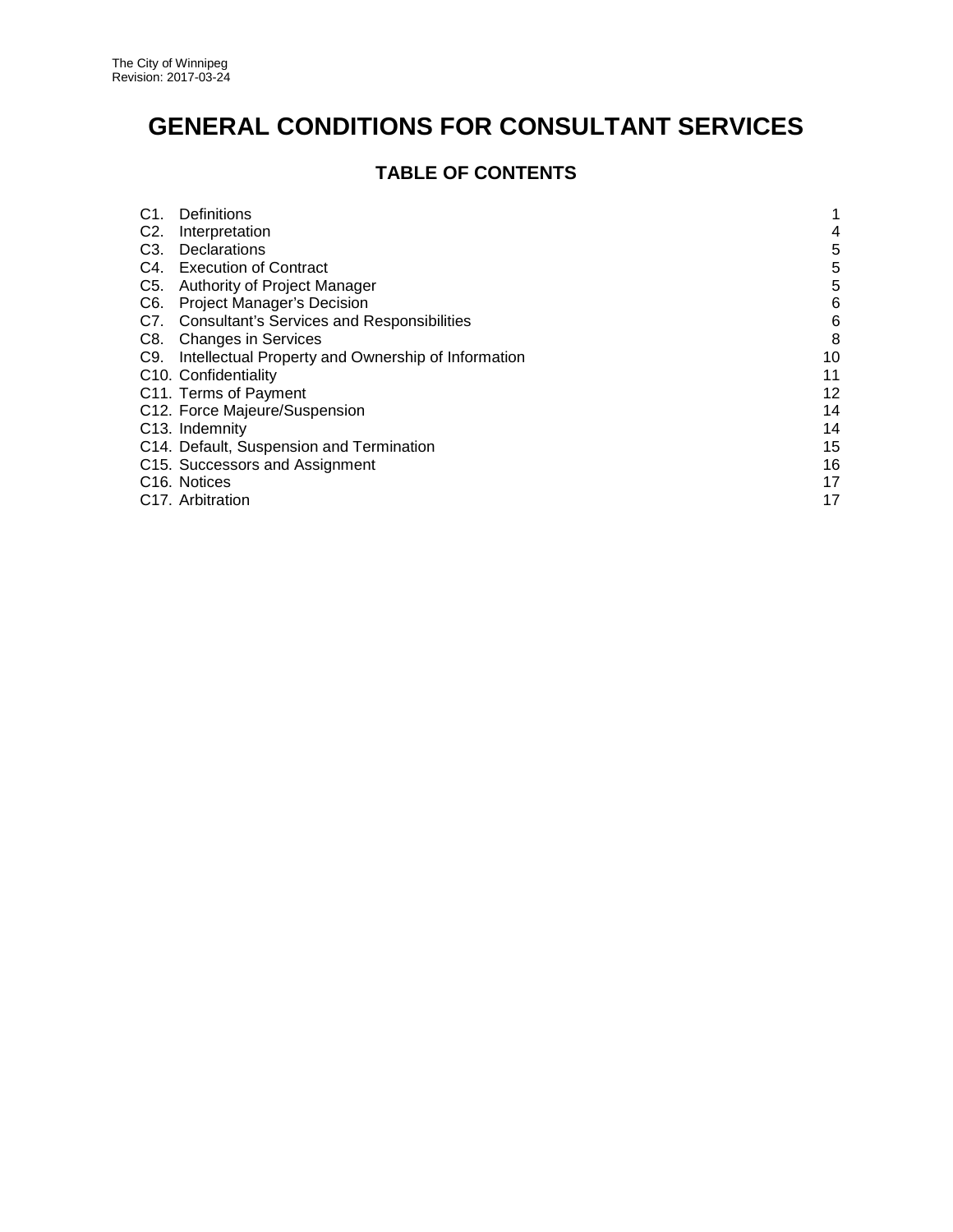# **GENERAL CONDITIONS FOR CONSULTANT SERVICES**

#### <span id="page-1-0"></span>**C1. DEFINITIONS**

- C1.1 For the purposes of the Contract the following expressions shall have the following meanings:
	- (a) "**Acceptance**" means:
		- (i) when in reference to a Proposal, a Letter of Intent sent by the Chief Administrative Officer or his/her delegated authority notifying the Consultant that a contract for Services is being awarded to the Consultant; or
		- (ii) when in reference to Services provided by the Consultant to the City, a letter of acceptance of the particular report, recommendation, program project or totally completed project, or other related matter proposed by the Consultant requiring acceptance, endorsement, confirmation or other appropriate form of approval or consent from the Project Manager prior to continuance by the Consultant of the previously agreed upon Services or the conclusion of same;
	- (b) "**Allowable Disbursements**" means the cost of out of town travel and related meals and accommodations, specialized software, rental rates for specialized equipment, drilling, sampling, laboratory testing and any other out-of-pocket expenses, excluding normal overhead, directly related to Services provided. Overhead shall include any items included in day to day operations and shall include, but not be limited to, computer costs, communication costs, digital photography, administrative fees and items incidental to the Services, except as provided herein, and is expressly excluded;
	- (c) "**Award Authority**" means the authority having the jurisdiction to award the Contract according to the City's by-laws, policies or procedures;
	- (d) "**Bidding Procedures**" means the portion of the Request for Proposal by that name which sets out the terms and conditions governing the Offer, and a reference to a section, clause or subclause with the prefix "B" designates a section, clause or subclause in that portion of the Request for Proposal;
	- (e) "**Business Day**" means any Calendar Day, other than a Saturday, Sunday or statutory or civic holiday;
	- (f) "**C**" designates a section, clause or subclause in these General Conditions;
	- (g) "**Calendar Day**" means the period from one midnight to the following midnight;
	- (h) "**Change in Services**" or "**Scope Change**" means an addition, deletion or modification to the Services as described in the Contract and which have been approved by the Project Manager;
	- (i) "**Chief Administrative Officer**" means the City employee holding that office or, if applicable, the successor to the authority or responsibility of such office;
	- (j) "**City**" means The City of Winnipeg as continued under The City of Winnipeg Charter, Statutes of Manitoba 1989-90, c.10, and any subsequent amendments thereto;
	- (k) "**City Solicitor**" means the City employee holding that office or, if applicable, the successor to the authority or responsibility of such office;
	- (l) "**Confidential Information**" means any and all information concerning the City, the Project, and the Services, that is supplied by or to which access is given to the Consultant by the City or which in any other way comes into the possession or knowledge of the Consultant during the course of performance of the Services (regardless of format or medium), the Deliverables and this Contract.
	- (m) "**Consultant**" means the Person undertaking the performance of Services under the terms of the Contract;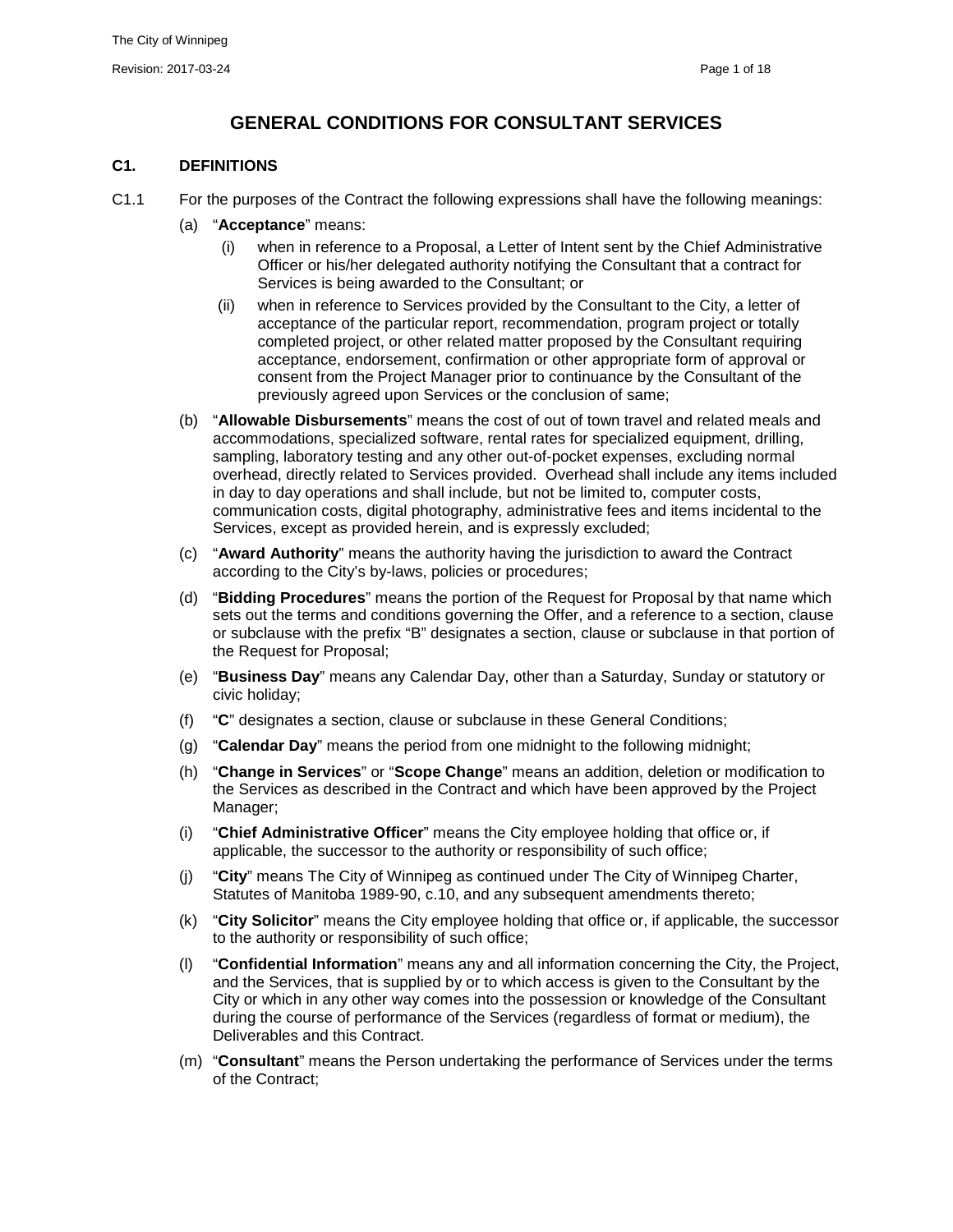- (n) "**Consultant Representative**" means the Consultant's representative throughout the duration of the Contract who has the authority to act on behalf of the Consultant to the extent expressly provided for in this Contract;
- <span id="page-2-0"></span>(o) "**Contract**" means the combined documents consisting of either:
	- (i) all documents which form the basis of the formal contract which shall be deemed to include these General Conditions, Request for Proposal, Schedule of Prices, Time Schedule, Consultant Services Proposal, Consultant's Statement of Qualifications, Letter of Intent, and all schedules, attachments and amendments to the aforementioned documents; or
	- (ii) the Purchase Order prepared and forwarded to the Consultant which shall be deemed to include these General Conditions, Request for Proposal, Schedule of Prices, Time Schedule, Consultant Services Proposal, Consultant's Statement of Qualifications, Letter of Intent, and all schedules, attachments and amendments to the aforementioned documents;
- (p) "**Contract Price**" means the price agreed upon for Services and any adjustments thereto which may be required or agreed to pursuant to the Contract;
- (q) "**contractor**" is any party or parties, other than the Consultant, contracting with the City for work associated with the Project;
- (r) "**Cost Plus Fee**" means a fee for Services where the Consultant is paid for its total cost associated with carrying out the Services of the Contract, plus a stated percentage for profit;
- (s) "**Council**" means the Council of The City of Winnipeg;
- (t) "**Deliverables**" means all reports, drawings, calculations, designs, plans, leading practices, specifications, and other data, information and all material utilized, collected, compiled, drawn and produced (including digital files) to carry out Services contemplated in this Contract;
- (u) "**Drawings**" means drawings, diagrams, illustrations, schedules, performance charts, technical brochures and other data, digital or otherwise, which are to be created or provided by the Consultant and/or Subconsultant;
- (v) "**Final Total Construction Cost**" means the cost to the City for work associated with the Project, as applicable, including such sums as are paid to the various contractors and approved additions thereto, provided that the following shall not be included:
	- (i) Goods and Services tax (GST);
	- (ii) Manitoba Retail Sales Tax (MRST or PST)
	- (iii) administration, interest charges, management and legal costs incurred by the City;
	- (iv) fees paid by the City for soil borings and material testing;
	- (v) the cost of installation or relocation of public utilities or other works when the installation or relocation is not designed and administered by the Consultant;
	- (vi) cost of acquisition of real property or any interest therein;
	- (vii) professional fees and payment to the Consultant;
	- (viii) settlements of dispute resolutions; and
	- (ix) any additional costs incurred due to Consultant errors and omissions.
- (w) "**Fixed Fee**" means a fee or fees for Services based on the defined Scope of Services, regardless of the time, effort or resources expended by the Consultant and/or its Subconsultants;
- (x) "**Hourly Rate**" means direct salary cost plus provision for statutory holidays, vacations with pay, employment insurance, health, medical and accidental insurance, group life insurance, Canada Pension Plan, Company Pension Plan, sick leave allowance,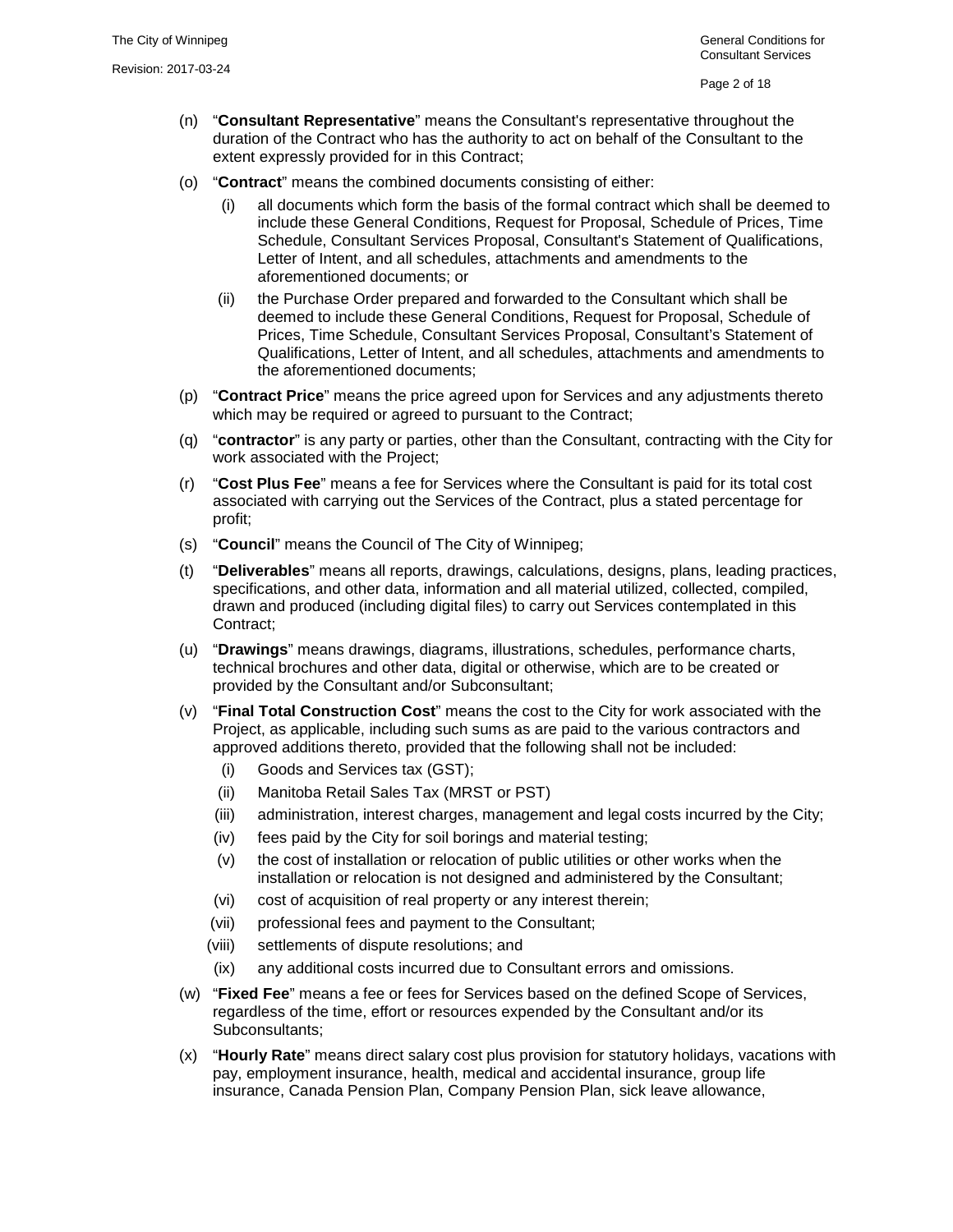compensation and overhead and shall apply to all hours that are billed in performance of the Services;

- (y) "**Letter of Intent**" means the letter sent by the Chief Administrative Officer or his/her delegated authority notifying the Consultant that a contract for Services has been awarded to the Consultant;
- (z) "**Manager of Materials**" means the City employee holding that office or, if applicable, the successor to the authority or responsibility of such office;
- (aa) "**may**" indicates an allowable action or feature which will not be evaluated;
- (bb) "**must**" or "**shall**" indicates a mandatory requirement which will be evaluated on a pass/fail basis;
- (cc) "**Party**" means The City of Winnipeg, the Consultant or both The City of Winnipeg and the Consultant;
- (dd) "**Percentage Based Fee**" means a fee for Services based upon a percentage of the estimated Final Total Construction Cost;
- (ee) "**Person**" means an individual, firm, partnership, association or corporation, or any combination thereof, and includes heirs, administrators, executors or legal representatives of a person;
- (ff) "**Project**" shall refer to the project described in the Scope of Services;
- (gg) "**Project Manager**" means the City's representative throughout the duration of the Contract who has the authority to act on behalf of the City to the extent expressly provided for in this Contract;
- (hh) "**Proponent**" means any Person or Persons submitting a Proposal for Services;
- (ii) "**Proposal**" means the offer contained in the Proposal Submission;
- (jj) "**Proposal Submission**" or **"Submission"** means that portion of the Request for Proposal which must be completed or provided and submitted by the Submission Deadline in order to constitute a responsive Proposal;
- (kk) "**Request for Proposal (RFP)**" means the Proposal Submission, the Bidding Procedures, these General Conditions, the Supplemental Conditions, the Specifications, and all Addenda;
- (ll) "**Services**" means carrying out and doing of all things of every kind, either expressly or impliedly required, that are to be done by the Consultant in accordance with the terms of this Contract and Appendices and Schedules attached hereto and includes all Services, testing, analysis, equipment, matters and things necessary for or incidental to the fulfilment of the requirements of the Contract, and all Changes in Services which may be approved as herein provided;
- (mm) "**Set-off**" means the City deducting monies owed by the Consultant to the City from payment(s) due by the City to the Consultant.
- (nn) "**should**" indicates a desirable action or feature which will be evaluated on a relative scale;
- (oo) "**Site**" means the lands and other places, including structures, on, under, in or through which the Service is applicable to but does not include a Consultant's Facility;
- (pp) "**Subconsultant**" means a person contracting with the Consultant to perform a part or parts of the Services to be provided by the Consultant pursuant to the Contract;
- (qq) "**Submission Deadline**" means the time and date set out in the Bidding Procedures for final receipt of Proposals;
- (rr) "**Supplemental Conditions**" means the portion of the Bid Opportunity/RFP/Contract by that name which sets out terms and conditions specific to the Contract and supplements or modifies the General Conditions;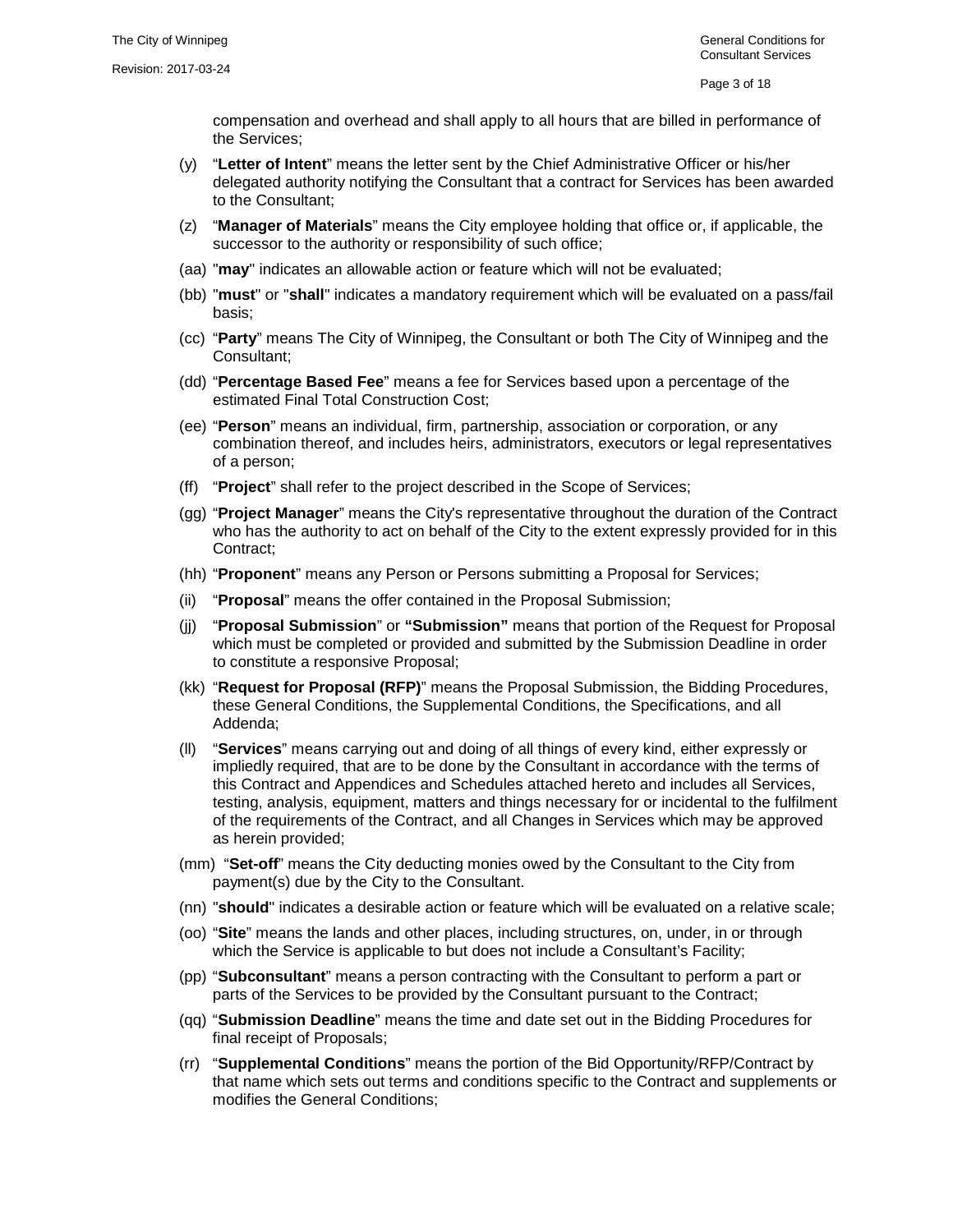- <span id="page-4-1"></span>(ss) "**Termination Expenses**" means expenses incurred by the Consultant which are directly attributable to termination of the Services;
- (tt) "**Time-Based Fee**" means a fee for Services charged at an Hourly Rate to an upset limit for Services where the effort to accomplish the Scope of Services cannot be specified prior to executing the Contract;
- (uu) "**Total Performance**" means that the entire Services have been completed in accordance with the requirements of the Contract and upon determination of the Project Manager.

# <span id="page-4-0"></span>**C2. INTERPRETATION**

- C2.1 The provisions of this Contract shall supersede all previous agreements, arrangements or understandings, whether written or oral, between the City and the Consultant in connection with and incidental to the Services, and it is agreed that this Contract constitutes the sole and entire Contract between the City and the Consultant relating to the Services, and no other terms, conditions, representations, covenants or warranties, whether expressed or implied, shall form a part hereof.
- C2.2 Where the Consultant consists of more than one Person, the liability to perform the Services herein contained to be performed by the Consultant shall be joint and several.
- C2.3 The Contract has been entered into in the Province of Manitoba and shall be governed by and construed, performed and enforced according to the laws of the Province of Manitoba and of Canada, as applicable, and is subject to the exclusive jurisdiction of the Courts of Manitoba.
- C2.4 Headings, titles and marginal notes in this Contract are inserted for convenience of reference only and shall not be used as explanatory of the clauses or paragraphs below or opposite which they appear.
- C2.5 If there is any conflict or inconsistency between portions of the Contract, the following order of precedence shall apply:
	- (a) the executed agreement between the City and Consultant shall govern over all schedules or other documents forming part of the Contract;
	- (b) the Letter of Intent shall govern over the Proposal;
	- (c) the Proposal shall govern over the Supplemental Conditions;
	- (d) the Supplemental Conditions shall govern over the General Conditions;
	- (e) the General Conditions shall govern over Specifications;
	- (f) Specifications of a later date shall govern over Specifications of an earlier date;
- C2.6 The City and the Consultant acknowledge and agree that the Consultant is an independent Consultant and neither the Consultant, nor any officer, servant or agent of the Consultant, shall be deemed to be an employee, agent, representative or servant of the City.
- C2.7 Any provision of the Contract may be waived only by express waiver in writing by the Project Manager. No express waiver of any provision shall imply the waiver of any other provision. The waiver by any Party of the strict observance or performance of any term of this Contract or of any breach of it on the part of any Party shall not be held or deemed to be a waiver of any subsequent failure to observe or perform the same or any other term of this Contract.
- C2.8 All obligations under this Contract that necessarily extend beyond termination of this Contract in order to fully achieve their intended purpose shall survive termination of this Contract, including without limiting the generality of the foregoing, all indemnification provisions, intellectual property provisions, and confidentiality provisions.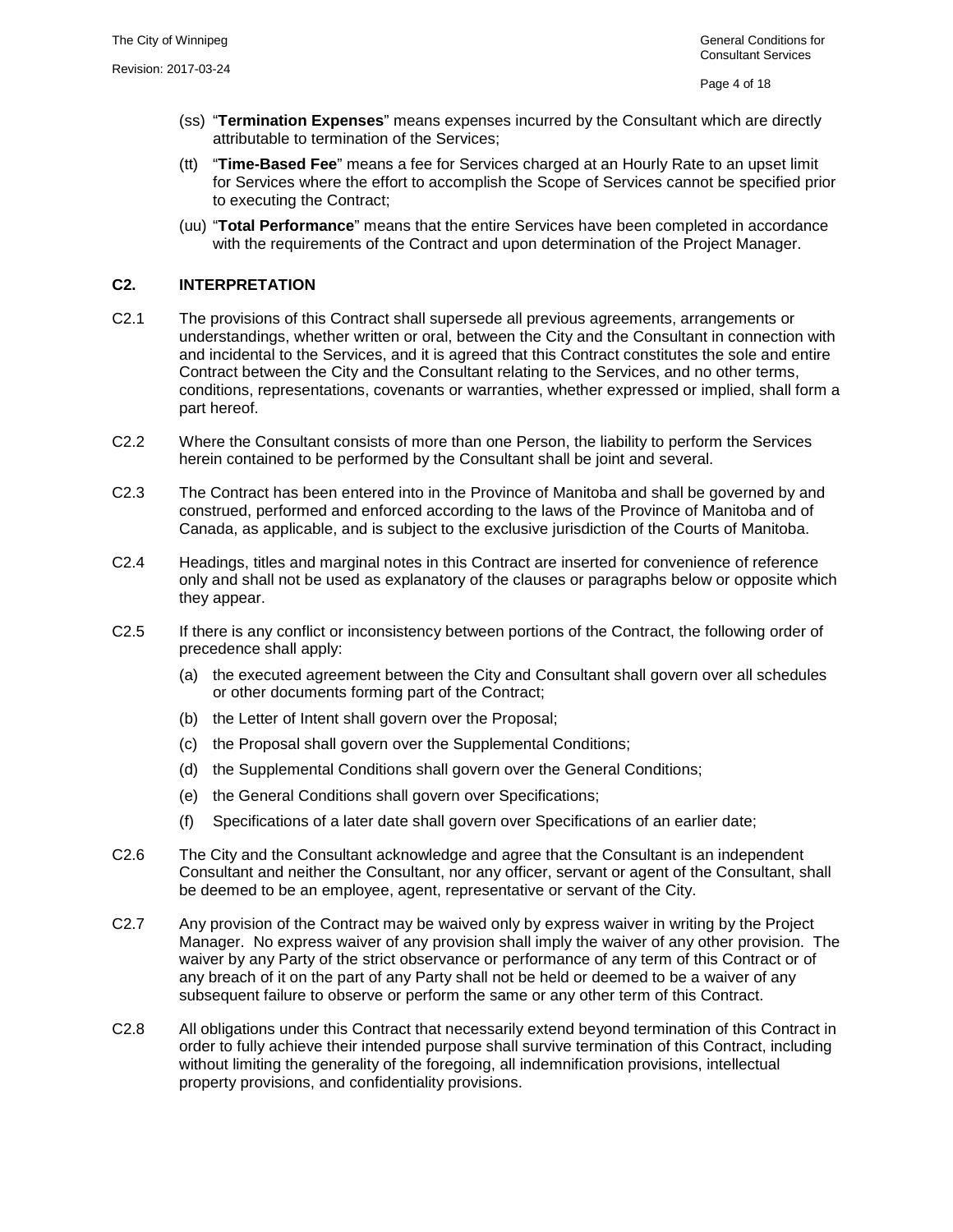# <span id="page-5-0"></span>**C3. DECLARATIONS**

#### **Investigation**

- <span id="page-5-4"></span>C3.1 The Consultant declares that, in submitting a Proposal for the Services and in entering into the Contract, it:
	- (a) has investigated the nature of Services to be done and all conditions that might affect its Proposal or its performance of the Services; or
	- (b) has not investigated the nature of Services to be done or conditions;

and, in either event, assumes all risk for conditions now existing or arising in the course of the Services which have been or could have been determined through such investigation, and that it did not and does not rely upon information furnished by the City or any of its servants or agents other than information furnished in writing which specifically states it may be relied on for or in connection with the Proposal or the Contract by the Project Manager.

#### **No Conflict**

- C3.2 The Consultant hereby declares that this Contract is entered into in good faith on the part of the Consultant, that no member of City Council, administrative or financial officer, director or any other officer of the City has any pecuniary interest, direct or indirect, in this Contract or any other agreement or part of an agreement, contract or commission made pursuant to this Contract or to any benefit to arise therefrom, and agrees that it shall forfeit all claims for payment or otherwise under this Contract if it shall appear that any member of City Council, administrative or financial officer, director or any other officer of the City is at any time interested therein or if any interest therein is given or agreed to be given to it and as well shall refund to the City any monies paid to the Consultant by the City under this Contract.
- C3.3 The Consultant declares that it has not participated in any collusive scheme or combine in connection with this Contract and agrees that it shall forfeit all claims under this Contract if it should ever be established that this declaration is false and as well shall refund the City any monies paid to the Consultant under this Contract.

# <span id="page-5-3"></span><span id="page-5-1"></span>**C4. EXECUTION OF CONTRACT**

- C4.1 Where a formal contract is provided for as set out in [C1.1\(o\)\(i\),](#page-2-0) the Consultant shall execute the Contract in the manner stipulated by the City Solicitor and return the Contract, within seven (7) Calendar Days of receipt of the Contract, to the attention of the City Solicitor at the address indicated in [C16.4.](#page-17-2)
- C4.2 No payments will be made by the City to the Consultant until the Consultant has executed and returned the Contract as set out in [C4.1.](#page-5-3)

# <span id="page-5-2"></span>**C5. AUTHORITY OF PROJECT MANAGER**

- C5.1 If more than one Project Manager is appointed, each Project Manager shall be designated for a particular stage or stages of the Project, and each Project Manager shall be authorized to act on behalf of the City to the extent provided for in the Contract with respect to the particular stage or stages that the Project Manager has been assigned.
- C5.2 The Project Manager shall provide the Consultant with any information, plans and specifications regarding existing or proposed activities or works relevant to the Services to be performed, which the City has in its possession, or has reasonable access to, and documents relating to the Project, except insofar as the Consultant is expressly instructed by the Project Manager to furnish same under the terms hereof.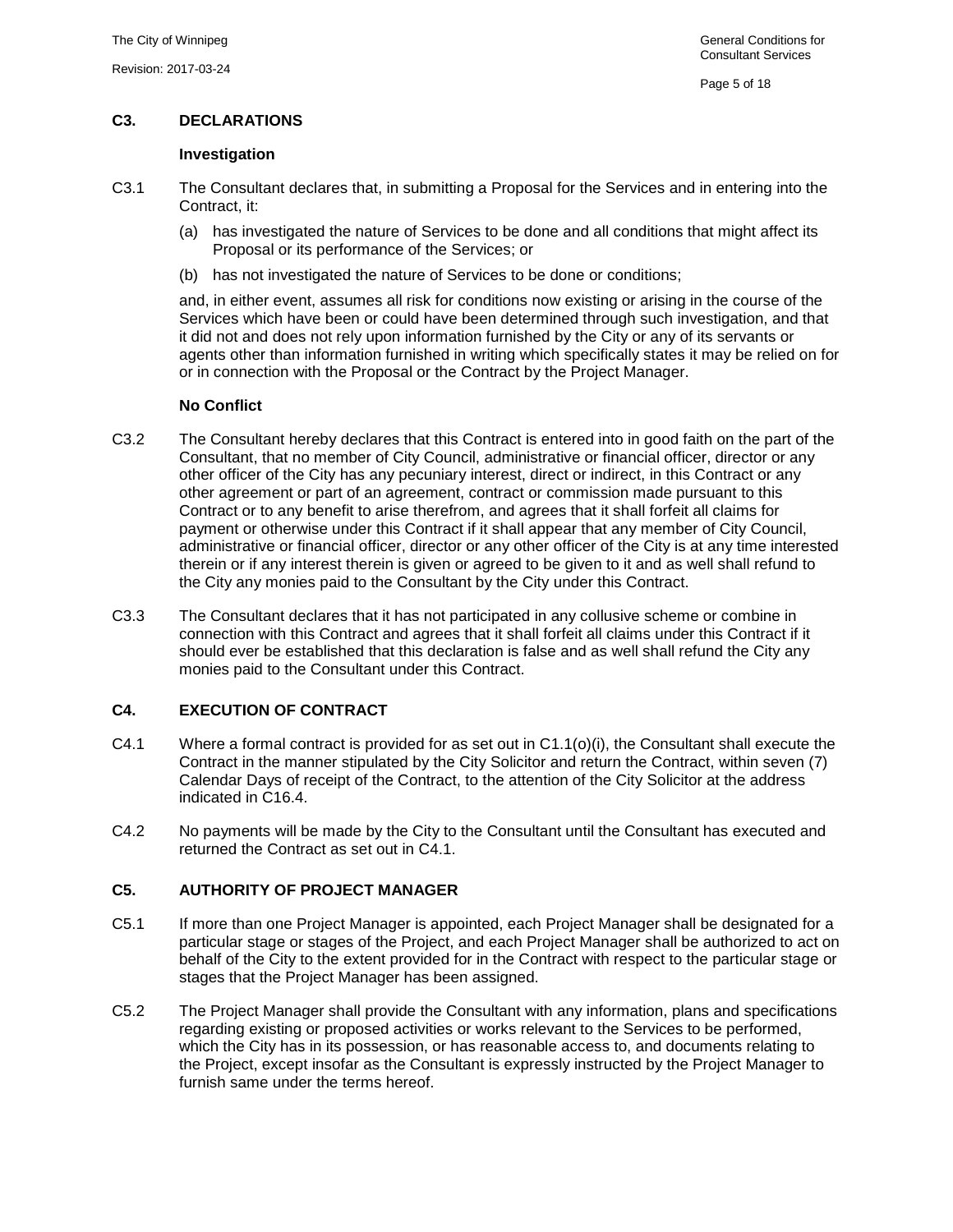- C5.2.1 The City does not represent or warrant the accuracy or completeness of the said information, except as specifically stated it can be relied on as set out in [C3.1,](#page-5-4) and the Consultant shall so determine and rectify any errors or omissions therein.
- C5.3 The Project Manager shall give prompt consideration to all documents submitted by the Consultant including all sketches, Drawings, specifications, tenders, proposals, contracts, agreements, reports and correspondence and shall provide written decisions, instructions, Acceptances and any other information required as soon as reasonably possible in order to enable the Consultant to comply with the agreed time schedule.
- C5.3.1 Acceptance provided by the Project Manager does not relieve the Consultant of its professional responsibility for errors and omissions.
- C5.4 The Project Manager may give instructions or orders to the Consultant to the extent necessary to ensure that the Services are performed in an orderly manner and meet the requirements of the Contract.
- C5.5 The Project Manager may order the Consultant to remove any individual employed or retained by the Consultant or a Subconsultant in the performance of the Services, who the Project Manager determines is incompetent, negligent or guilty of misconduct.
- C5.6 The Project Manager shall determine whether Total Performance is achieved and shall certify the date thereof.

# <span id="page-6-0"></span>**C6. PROJECT MANAGER'S DECISION**

C6.1 Every certificate, decision or approval of the Project Manager in any matter or question specifically referred to him/her under the terms of this Contract or the schedules hereto shall not be effective unless in writing and shall be final and binding on the Consultant.

# <span id="page-6-1"></span>**C7. CONSULTANT'S SERVICES AND RESPONSIBILITIES**

- C7.1 The Consultant shall appoint a Project Supervisor or Project Supervisors for the Project. Where more than one Project Supervisor is appointed, each shall be designated for a particular stage or stages of the Project and each Project Supervisor shall be authorized to transmit instructions to and accept information and advice from the City.
- C7.2 The Consultant shall perform, to the satisfaction of the Project Manager, all Services of every kind, either expressly or impliedly required for the Project, including those identified in the Scope of Services, as well as any Change in Services.
- C7.3 After giving notice to the Consultant, the Project Manager may, in writing at any time after the execution of the Contract or the commencement of the Services, delete, extend, increase, vary or otherwise alter the Services, and if such action by the Project Manager necessitates additional staff or Services, the Consultant shall be paid in accordance with [C11](#page-12-0) for such additional staff employed directly thereon, together with such disbursements as may be allowed under [C11.](#page-12-0) In the case of a reduction in the requirement for Services, the Consultant's fee shall be reduced accordingly and confirmed in writing.
- C7.4 The Consultant shall submit to the Project Manager for approval, a detailed time schedule for the performance of its Services for the Project. The Consultant must comply with the approved time schedule which forms an integral part of this Contract. If a change in the approved time schedule becomes necessary, the Consultant shall promptly submit a report to the Project Manager and obtain prior written approval for any change in the time schedule.
- C7.5 The Consultant, if requested in writing to do so by the Project Manager, shall make any required changes in the Project notwithstanding his/her previous approval and the Consultant shall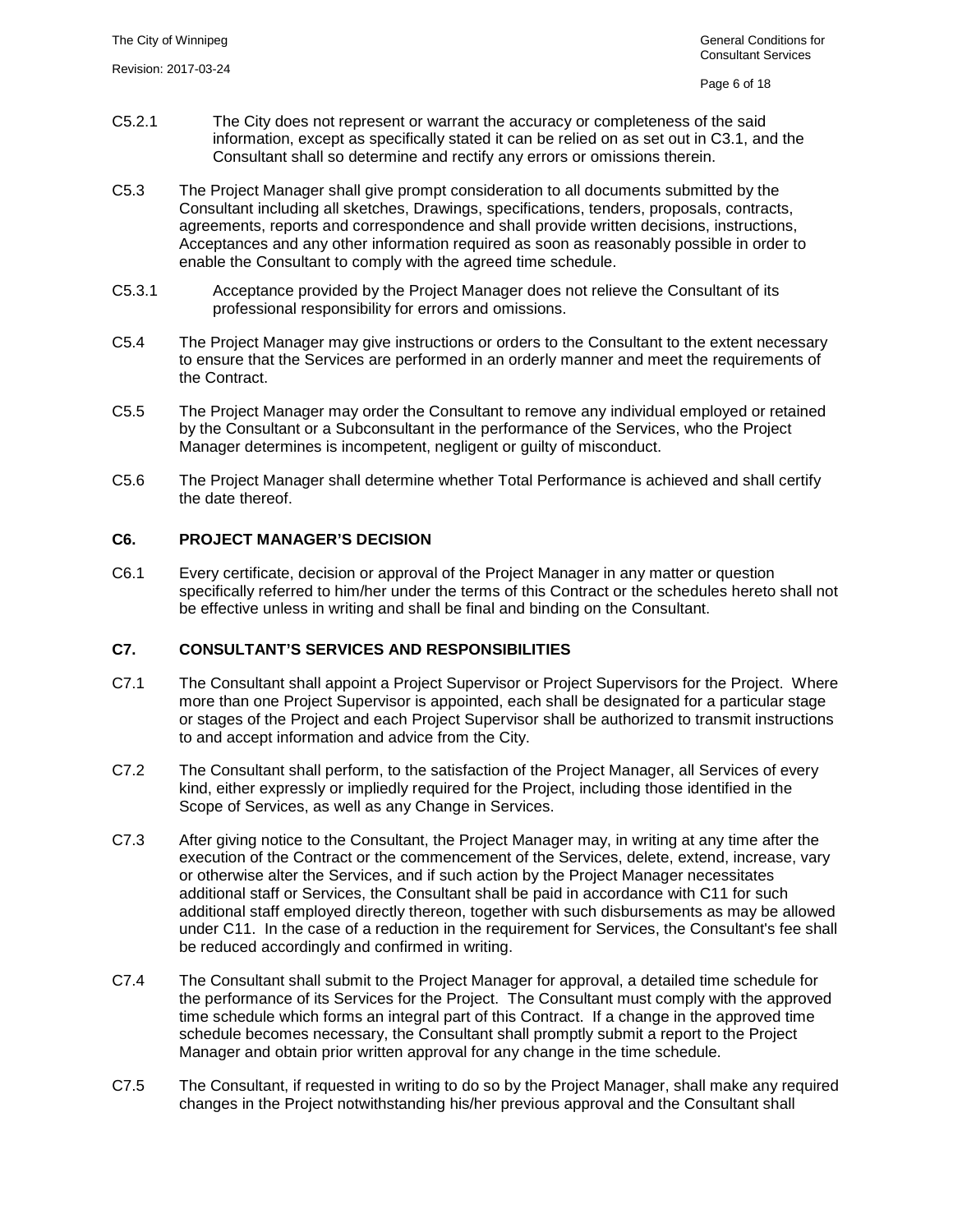advise the Project Manager of any effect on the time schedule, budget and other implications of the changes.

- C7.5.1 However, nothing done by the Consultant to remedy design errors or other deficiencies attributable to shortcomings of the Consultant, including persons consulted, employed or supervised by it, shall entitle it to additional fees.
- C7.6 The Consultant shall provide competent, suitably qualified personnel to perform the Services.
- C7.7 The Consultant, with respect to Services to be performed under subcontract, shall:
	- (a) enter into contracts or written agreements with its Subconsultants to require them to comply with, and to perform their work in complete conformance with and subject to, the terms and conditions of the Contract; and
	- (b) be as fully responsible to the City for acts, omissions or defaults of any Subconsultants and of persons directly or indirectly employed or engaged by them as if they were the acts, omissions or defaults of the Consultant.
- C7.8 The Consultant shall incorporate the terms and conditions of the Contract into all contracts or written agreements with its Subconsultants.
- C7.9 Where required, before any additional Services are commenced, the Consultant shall submit to the Project Manager for approval, the name and a resume of the qualifications and experience of all personnel together with the Hourly Rate for those individuals it intends to employ to perform Services on the Project.
- C7.10 The Consultant shall remove, within ten (10) Calendar Days, any personnel performing Services on the Project upon receipt of written notice from the City. Any individual so removed shall not be re-employed on the Project.
- <span id="page-7-0"></span>C7.11 No Subconsultant shall be engaged by the Consultant for the performance of Services in connection with the Project without approval by the Project Manager. When a Subconsultant has been identified for parts of the Services they must be used only for those parts of the Services unless the prior approval of the Project Manager has been obtained.
- C7.12 The Consultant shall notify and obtain the approval of the Project Manager for all significant additions and changes to staff.
- C7.13 The Consultant shall have the duty to coordinate the Services to be performed by the Consultant, Subconsultants, contractors, and the City's own forces throughout the Project.
- C7.14 The Consultant shall keep the Project Manager fully advised and informed during each stage of the Project.
- C7.15 The Consultant's status reports shall be made at the times and in the manner as required by the Project Manager, consistent with the Contract.
- C7.16 The Consultant shall keep and maintain accurate time sheets and cost invoice records of its Services performed under this Contract including Services performed on its behalf by any Subconsultant and, when required, shall make such material available for inspection and audit by the Project Manager. The Consultant shall keep and preserve the said material for a period of at least six (6) years following Total Performance or termination of its Services under this Contract.
- C7.17 The Consultant shall ensure that the Services comply with all relevant federal, provincial and municipal legislation, codes, bylaws and regulations. Where there are two or more laws, bylaws, regulations or codes applicable to the Services, the most restrictive shall apply.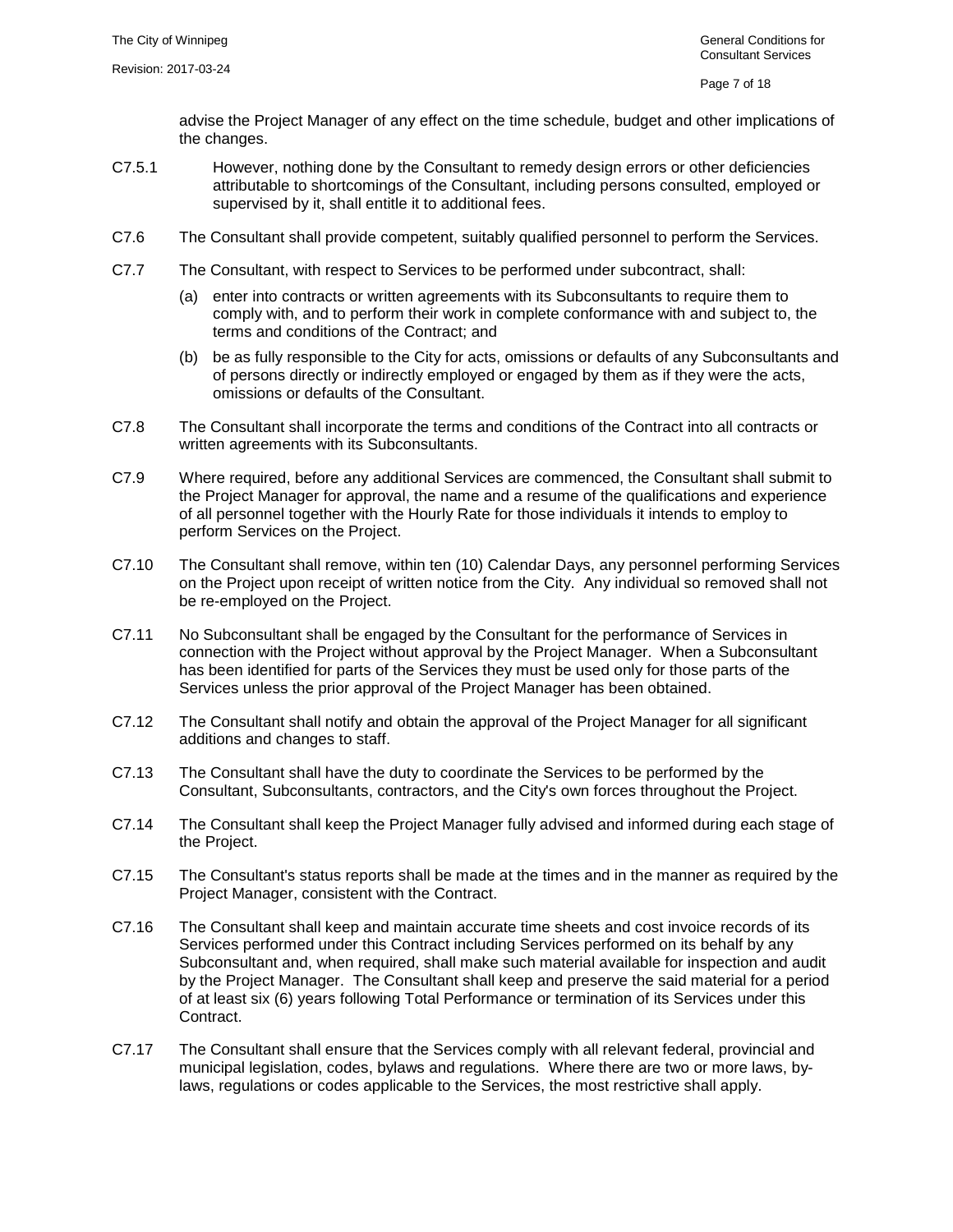- C7.18 The Consultant and all professional individuals conducting Services pursuant to the Contract shall be members in good standing with the applicable professional association in the Province of Manitoba.
- C7.19 The Consultant shall obtain and pay for all necessary permits or licences required for the execution of the Services.
- C7.20 Any Project identification signs proposed for the Site must be approved by the Project Manager.
- C7.21 If the Consultant performs the Services contrary to any laws, by-laws, regulations, codes and orders of any authority having jurisdiction, the Consultant shall be responsible for and shall correct any violations thereof and shall bear all resulting costs, expenses and damages.
- C7.22 In the event the Consultant fails to comply with any legislation or any regulations thereunder and the City is required to do anything or take any steps or pay any sums to rectify such noncompliance, the City may set-off the cost of such rectifications from any monies owed to the Consultant. Any such set-off is not to be construed as liquidated damages.
- <span id="page-8-0"></span>C7.23 Drawings and specifications shall be issued in metric notation unless directed otherwise.

#### **C8. CHANGES IN SERVICES**

#### **General**

- C8.1 The City shall have the right to order a Change in Services at any time after award of the Contract.
- <span id="page-8-1"></span>C8.2 If, at any time after award of the Contract, the Consultant is of the opinion that a Change in Service is necessary to accomplish the result intended by the Contract, it shall promptly provide notice thereof to the Project Manager, including:
	- (a) the reason for the proposed Change in Services;
	- (b) a detailed description of the proposed Change in Services;
	- (c) the Consultant's proposed method(s) to determine the adjustment, if any, to the Contract.
- C8.2.1 Without limiting the generality of [C8.2,](#page-8-1) if the Consultant observes:
	- (a) any substantial difference in the nature of the Services required from those set out in the Contract; or
	- (b) that the Contract is at variance with any laws, ordinances, rules, regulations or codes of authorities having jurisdiction, or if changes are made to any laws, ordinances, rules, regulations and codes subsequent to the Submission Deadline which require modifications to the Contract;

the Consultant shall immediately notify the Project Manager.

- C8.3 The Project Manager shall determine whether a Change in Services is necessary and whether a corresponding adjustment to the Contract is required.
- C8.3.1 If the Project Manager determines that no Change in Services is necessary, he/she will issue a notice stating his/her determination.
- C8.3.2 If the Project Manager determines that a Change in Services is necessary but no corresponding adjustment to the Contract is required, he/she will issue a notice approving the Change in Services and stating his/her determination.
- <span id="page-8-2"></span>C8.3.3 If the Project Manager determines that a Change in Services is necessary, which requires a corresponding adjustment to the Contract, and he/she is able to determine such adjustment based on the available information, he/she shall issue a notice approving the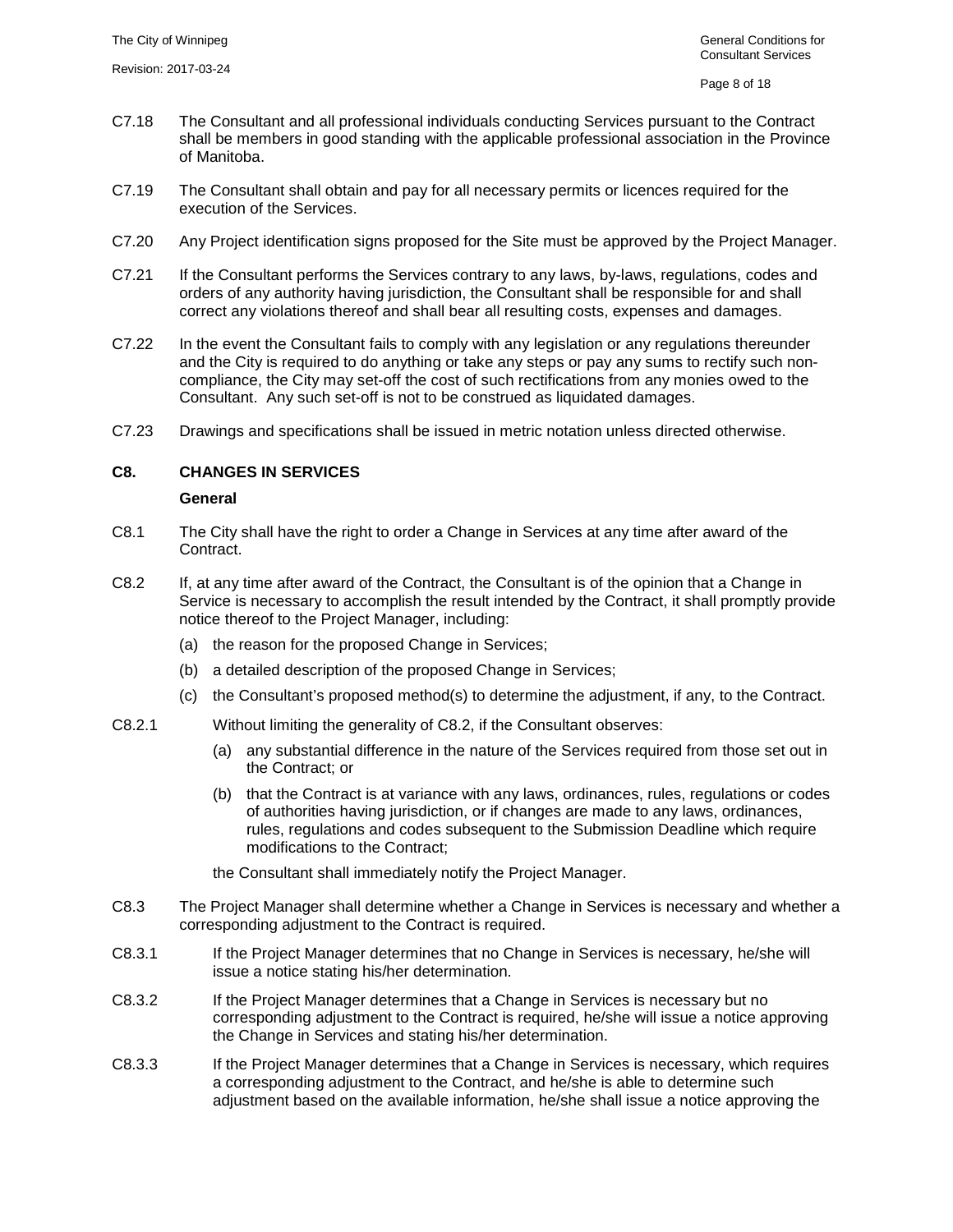Change in Services and stating his/her determination regarding the method(s) to be used to determine the adjustment to the Contract.

C8.3.4 If the Project Manager determines that a Change in Services is necessary, which requires a corresponding adjustment to the Contract, and he/she requires further information to determine such adjustment, he/she shall issue a notice stating his/her determination and requiring the Consultant to submit the Consultant's proposed method(s) to determine the adjustment to the Contract, and upon receipt and evaluation of such information, he/she shall issue a notice in accordance with [C8.3.3.](#page-8-2)

#### **Valuation of a Change in Services**

- <span id="page-9-1"></span>C8.4 The adjustment in Contract resulting from a Change in Services shall be determined by one or more of the following methods:
	- (a) by estimate in a lump sum;
	- (b) by the unit prices and methods of measurement set out in the Contract or subsequently agreed upon;
	- (c) by the actual cost of the Change in Services to the Consultant plus a fixed fee;
- <span id="page-9-0"></span>C8.4.1 For the purposes of [C8.4\(c\),](#page-9-0) "actual cost" on any portion of the Change in Services undertaken by the Consultant's own forces shall mean the Hourly Rate based on employee classification multiplied by the hours worked and any other payments made by the Consultant with the prior approval of the Project Manager that are necessary for the performance of the Change in Services.
- C8.4.2 For the purposes of [C8.4\(c\),](#page-9-0) "actual cost" on any portion of the Change in Services undertaken by a Subconsultant shall mean the amount invoiced by the Subconsultant and paid by the Consultant, net of any discounts and excluding any late payment interest or penalties.
- <span id="page-9-2"></span>C8.5 If a Change in Services diminishes the Services, or any part thereof, resulting in costs incurred by the Consultant, directly attributable to the diminution, for which it would not be entitled to payment on a unit price basis, the Consultant shall be compensated therefor by the City in the sum or sums determined by the Project Manager.
- C8.5.1 No claim may be made for damages on the ground of loss of anticipated profit on Services so diminished.
- C8.6 If the method of valuation or measurement or the adjustment to the Contract cannot be promptly agreed upon and the Project Manager requires the Change in Services to proceed, then the Project Manager will determine the method of valuation and measurement and the adjustment to the Contract. The Project Manager shall issue a notice approving the Change in Services and setting out the method of valuation, measurement, and any approved adjustments to the Contract.
- C8.7 If the Consultant disputes a determination made by the Project Manager, the Consultant shall act in accordance with the Project Manager's determination. Notwithstanding the foregoing, the Consultant may appeal the determination of the Project Manager to the Chief Administrative Officer as provided for in [C16.3.](#page-17-3)

## **Cost Records**

- C8.8 If a valuation is required pursuant to [C8.4](#page-9-1) or [C8.5,](#page-9-2) the Consultant shall provide the Project Manager with:
	- (a) detailed and accurate statements showing: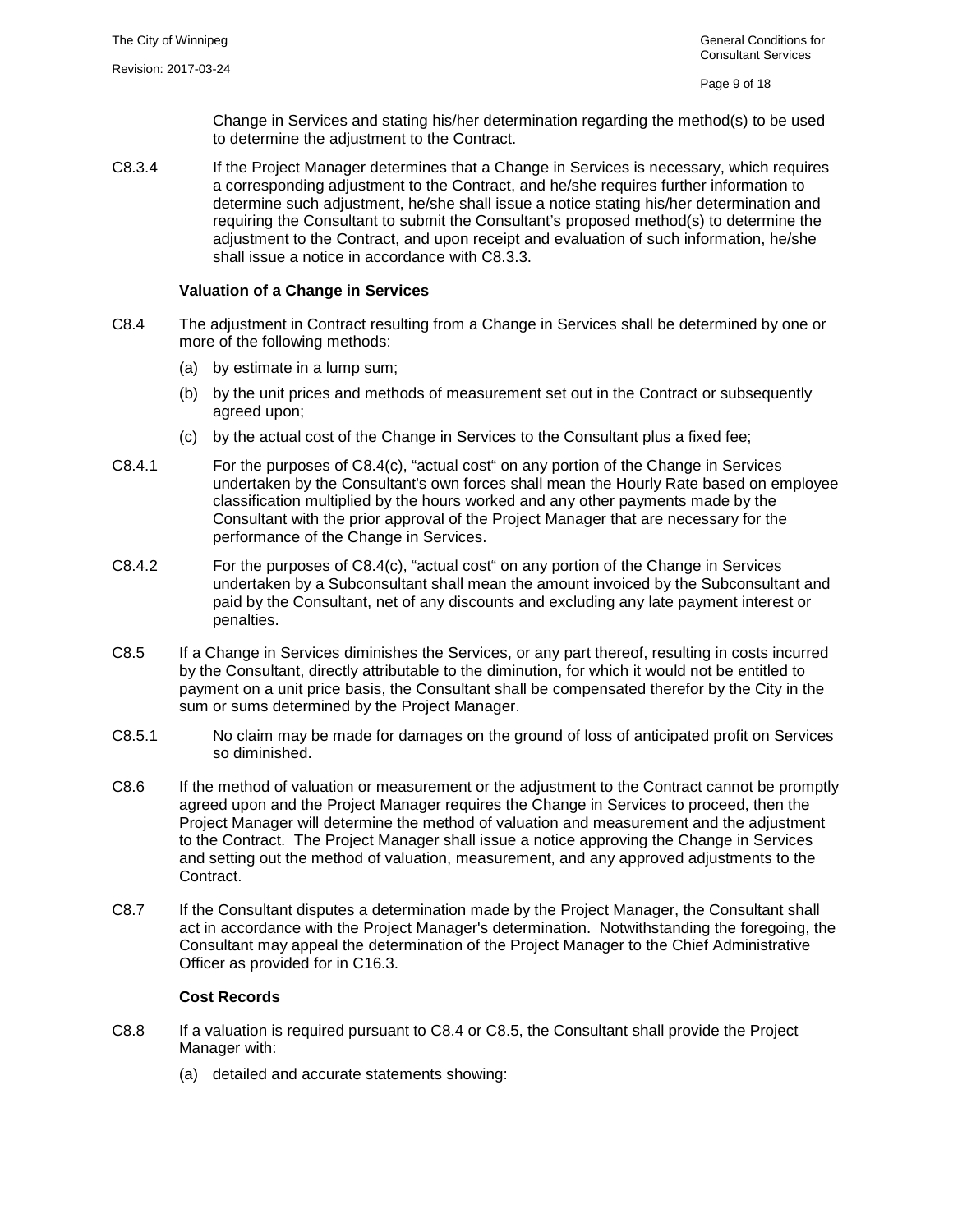- (i) Hourly Rate of pay and hours of work for each of the persons employed by the Consultant; and
- (ii) Allowable Disbursements.
- (b) access to any cost records (including payroll records, time books and invoices) or other data necessary to verify the accuracy of such statements.

#### <span id="page-10-0"></span>**C9. INTELLECTUAL PROPERTY AND OWNERSHIP OF INFORMATION**

- C9.1 All reports, drawings, calculations, designs, plans, leading practices, specifications, and other data, information and all material utilized, collected, compiled, drawn and produced (including digital files) to carry out the Services contemplated in this Contract ("Deliverables") are solely the property of the City, with the exception of the materials and information in the possession of the Consultant prior to the commencement of this project, and the Consultant's copyright in such property, if any, is hereby assigned to the City.
- C9.1.1 For greater clarity, any disclaimer that is included in or on any Deliverable to limit the use by the City of such Deliverable, as provided for under this agreement, shall have no force and effect and will not alter the terms of this Agreement, unless the terms of that disclaimer are expressly agreed to by both parties in writing as an amendment to this Agreement.
- C9.2 Upon completion of the Services or termination of this Contract, all of the Deliverables shall be delivered by the Consultant to the City on demand by the City. The Consultant may retain one complete set of the Deliverables for its records and the City shall make the originals, or a reasonable reproduction thereof, available to the Consultant for all proper and reasonable purposes during the period of five (5) years following the completion or termination of the Consultant's Services under this Contract.
- C9.3 Without prejudice to any rights which may exist in the City by virtue of any prerogative rights and powers or by virtue of the Copyright Act of Canada, as amended from time to time, the Consultant assigns all present and future rights in the copyright in the Deliverables absolutely and immediately to the City. Furthermore, the City or any third party granted a right through the City, may use the Deliverables or any part thereof for, or apply it to, other studies or projects without the Consultant's consent and without any payment or compensation whatsoever. If the City or any third party granted a right through the City elects to so use or apply the Deliverables to another project, it does so at its own risk and the Consultant shall not be liable in any way for such other use or application or any adverse consequences flowing therefrom.
- <span id="page-10-1"></span>C9.4 The Consultant expressly waives any claim to moral rights, as provided for in the law of copyright, over the Deliverables or any part thereof, created by the Consultant, and the Consultant shall ensure that any agent or employee of the Consultant shall have waived all moral rights, as provided for in the law of copyright, over the Deliverables or any part thereof.
- C9.5 All concepts, products or processes produced by or resulting from the Services rendered by the Consultant in connection with the Project, or which are otherwise developed or first reduced to practise by the Consultant in the performance of Services, and which are patentable, capable of trademark or otherwise, shall be the property of the City.
- C9.6 The Consultant shall have a permanent, non-exclusive, royalty-free licence to use any concept, product or process, which is patentable, capable of trademark or otherwise, produced by or resulting from the Services rendered by the Consultant in connection with the Project, for the life of the Project, and for no other purpose or project.
- C9.7 The Consultant shall not infringe any copyright, trademark, patent, industrial design, trade secret, moral or other proprietary right of a third party and shall indemnify the City from all claims arising out of such an infringement.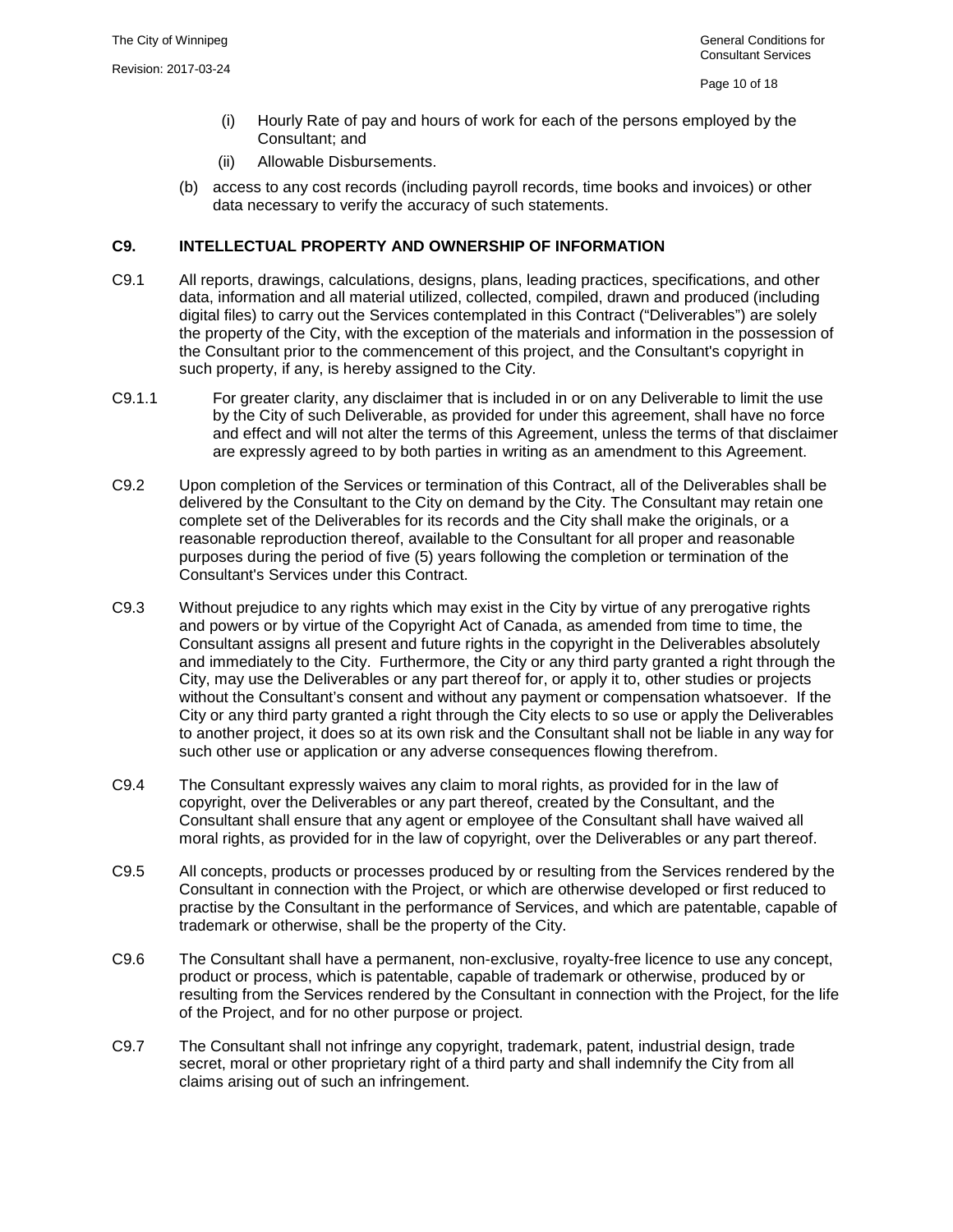- C9.8 If the City or the Consultant is served with a claim or notice of an infringement or alleged infringement of any patent, copyright, trademark or trade name, the Party so served shall immediately give notice thereof to the other Party.
- C9.9 The Consultant shall assist the City in every reasonable way to secure, maintain and defend for the City's benefit all copyrights, patent rights, trade secret rights and other proprietary rights in and to the Deliverables.
- C9.10 If the City or the Consultant is prevented by injunction from using any design, device, material or process covered by letters patent, copyright, trademark or trade name, the Consultant shall, at its own cost, substitute an equally suitable design, device, material or process, all subject to the prior approval of the Project Manager.

#### **Ownership of Information**

- C9.11 The Consultant shall not disclose or appropriate to its own use, or to the use of any third party, at any time during or subsequent to the term of this Contract, any Confidential Information of the City of which the Consultant has been or hereafter becomes informed, whether or not developed by the Consultant, including without limitation, information pertaining to this Project and the resulting report, if any, to be provided. This clause shall not apply to information the Consultant may necessarily be required to disclose or use in connection with the Services which it is obligated to perform under this Contract or as required by law.
- <span id="page-11-1"></span>C9.12 The Contract, all Deliverables produced or developed, and information provided to or acquired by the Consultant are the property of the City. The Consultant shall not disclose or appropriate to its own use or promotional material, or to the use of any third party, all or any part thereof without the prior written consent of the Project Manager.
- C9.12.1 Further to [C9.12](#page-11-1) and in accordance with [C9.4,](#page-10-1) the Consultant expressly waives any claim to moral rights, as provided for in the law of copyright.
- C9.13 The Consultant shall not at any time make any public announcement, or press release, nor make any statement of fact or opinion regarding the Contract, the Project, the Services or the Deliverables without the prior written authorization of the Project Manager.
- C9.14 The Consultant hereby agrees to execute such other documentation as may be reasonably requested by the City to evidence their respective intellectual property rights in and to the Deliverables.

#### <span id="page-11-2"></span><span id="page-11-0"></span>**C10. CONFIDENTIALITY**

- C10.1 During the course of the Contract, the Consultant may acquire Confidential Information. The Consultant shall not, except in accordance with the Contract, disclose Confidential Information to any other Person without the prior written consent of the Project Manager.
- C10.2 The Consultant's obligations under [C10.1](#page-11-2) shall not apply, or shall cease to apply, to any Confidential Information if or when, but only to the extent that, such Confidential Information:
	- (a) was in the public domain when it is received by or becomes known to the Consultant or which subsequently enters the public domain through no fault of the Consultant (but only after it enters the public domain);
	- (b) was already known to the Consultant at the time of its disclosure to the Consultant and is not known by the Consultant to be the subject of an obligation of confidence of any kind;
	- (c) is independently developed by the Consultant without any use of or reference to the Confidential Information and which such independent development can be established by evidence that would be acceptable to a court of competent jurisdiction; or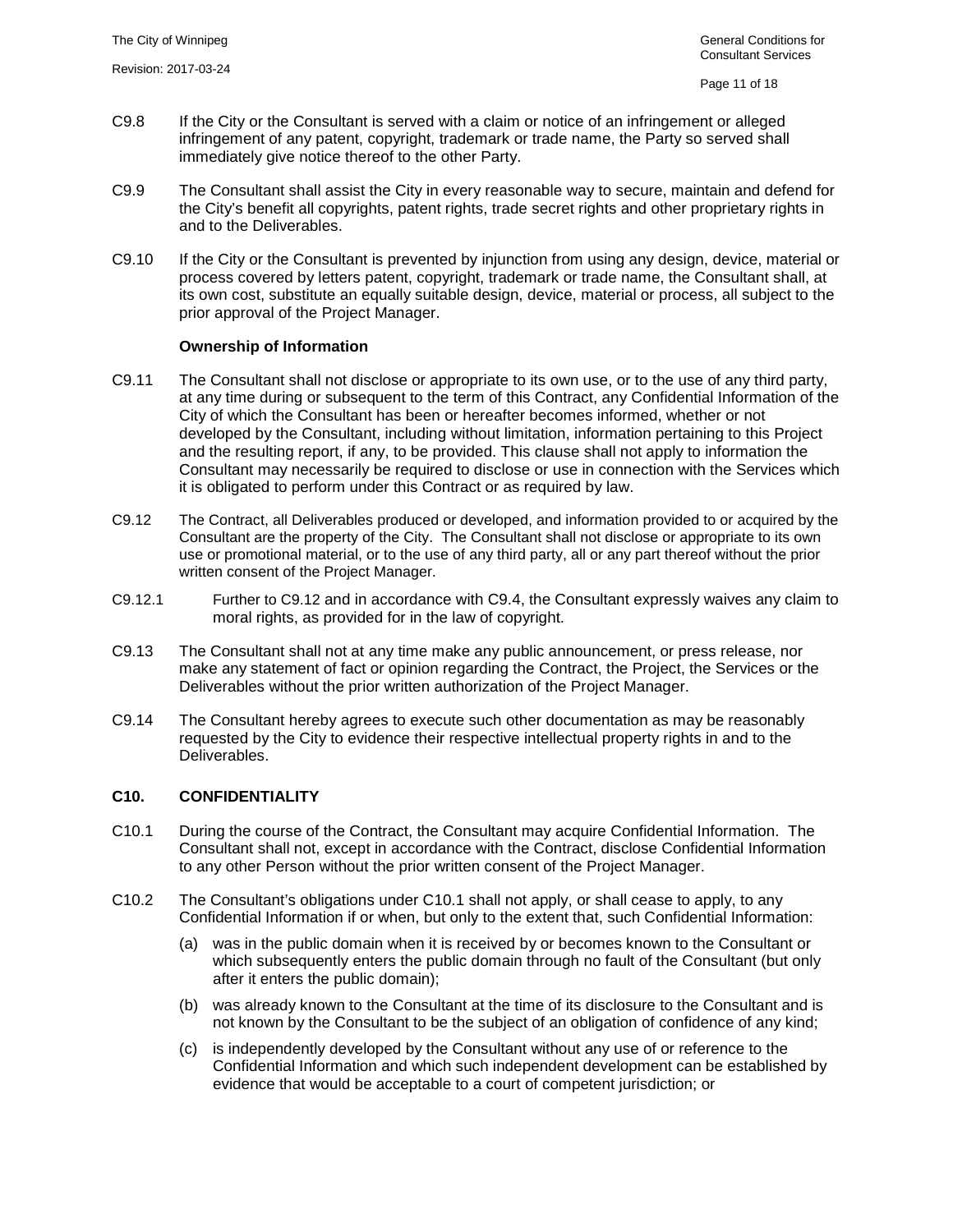- (d) is received by the Consultant in good faith without an obligation of confidence of any kind from a third party who the Consultant had no reason to believe was not lawfully in possession of such information free of any obligation of confidence of any kind, but only until the Consultant subsequently comes to have reason to believe that such information was subject to an obligation of confidence of any kind when originally received.
- C10.2.1 Confidential Information shall not be deemed to be in the public domain merely because any part(s) of the Confidential Information is embodied in general disclosures or because individual features, components or combinations of Confidential Information are now or become known to the public.
- C10.3 In the event that the Consultant receives notice indicating that it may or shall be legally compelled to disclose any of the Confidential Information by reason of a duly authorized administrative or court order, it shall provide the City Solicitor with prompt notice so that the City may at the City's sole discretion seek a protective order or other appropriate remedy. In the event that such protective order or other remedy is not obtained, or in cases where a subpoena or other court order requires the Consultant to immediately comply, the Consultant shall furnish only that portion of the Confidential Information in respect of which the Consultant is legally required and compelled to disclose.
- C10.4 The Consultant may disclose Confidential Information to its employee or Subconsultant who has a need to know for the purposes of the Services, provided first that prior to such disclosure each such Person shall have been made aware of the requirements of [C10.](#page-11-0) The Consultant shall be responsible for any violation of [C10](#page-11-0) by any such Person.
- C10.5 The Consultant shall:
	- (a) take reasonable steps (including those steps that the Consultant takes to protect its own information that it regards as confidential) to keep the Confidential Information confidential.
	- (b) use the Confidential Information only for the purpose of performing the Services and for no other purpose whatsoever;
	- (c) at the Project Manager's request and option, immediately return Confidential Information to the City, or certify in writing that it has been destroyed;
- C10.6 In the event of a breach or threatened breach of [C10,](#page-11-0) the parties agree that the harm suffered by the City would not be compensable by monetary damages alone and, accordingly, that the City shall, in addition to any other available legal or equitable remedies, be entitled to an injunction against such breach or threatened breach.
- C10.7 A Consultant who violates any provision of [C9](#page-10-0) and [C10](#page-11-0) may be determined to be in breach of Contract.

# <span id="page-12-0"></span>**C11. TERMS OF PAYMENT**

- C11.1 The City shall pay the Consultant, as consideration for the execution of the Services as follows:
	- (a) Fixed Fees shall be paid in accordance with the Contract;
	- (b) Time Based Fees shall be paid for Services actually performed and based on the Hourly Rate and the hours actually worked to a maximum of the amount stipulated in the Contract;
	- (c) Percentage Based Fees shall be calculated by multiplying the appropriate percentage stipulated in the Contract with the applicable Final Total Construction Cost. Where Services are reimbursed on a Percentage Based Fee basis, the Percentage Fee should be all-inclusive except as specifically excluded as an Allowable Disbursement;
	- (d) Cost Plus Fees.
- C11.1.1 The Goods and Services Tax shall be applied to all Services.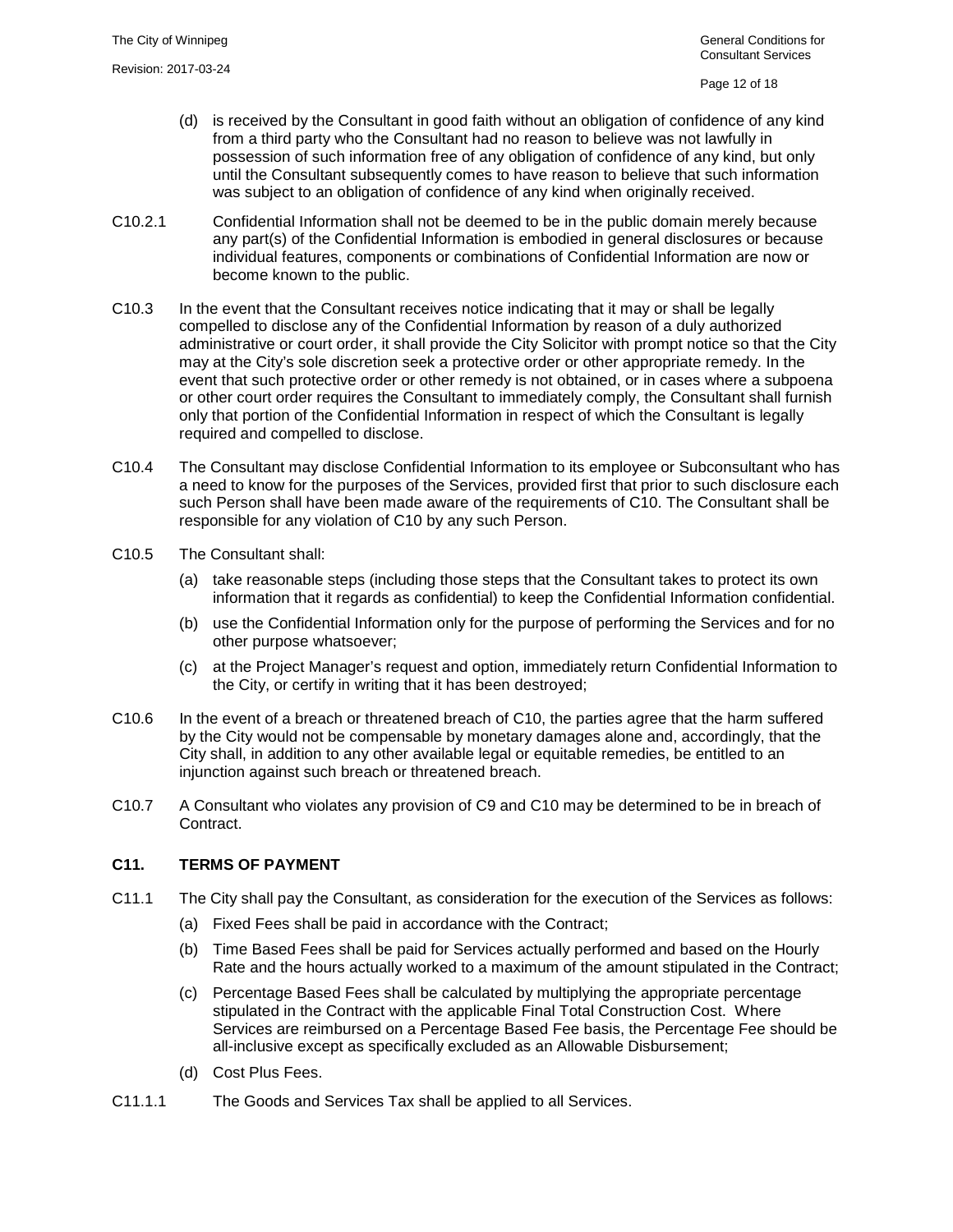- C11.2 Additional Services shall be paid in accordance with the method described for those Services authorized in writing by the Project Manager.
- C11.3 The City shall pay the Consultant, as consideration for Allowable Disbursements described herein, the actual cost of the disbursement to the Consultant, with no administrative mark-ups.
- C11.4 Consultant shall be responsible for its own income taxes, Canada Pension Plan contributions, Workers' Compensation assessments, Employment Insurance premiums and all other taxes, levies or charges payable to any governmental or public authority with respect to the consideration paid by the City to the Consultant under this Contract.
- C11.5 The Consultant shall indemnify the City, against all costs and expenses incurred by the City as a result of it not withholding income tax, Canada Pension Plan contributions, Workers' Compensation assessments and Employment Insurance premiums from the consideration paid by the City to the Consultant including, without limiting the generality of the foregoing, any income tax, interest or penalties that may be assessed against the City for failure to withhold tax or for any other amounts whatsoever which may be charged to it, levied against it or otherwise claimed from it on account of Canada Pension Plan contributions, Workers' Compensation assessments or Employment Insurance premiums in respect of such consideration.
- C11.6 The City shall withhold from any and all payments of fees such amounts in respect of nonresident withholding taxes as it may be required to withhold under the terms of the Income Tax Act (Canada) or the terms of any International Tax Convention and shall remit same as required pursuant thereto.

## **Payment of Fees and Allowable Disbursements**

- C11.7 Invoices shall clearly identify:
	- (a) the billing period;
	- (b) Fixed Fees statement of fees for Services rendered in accordance with the Contract;
	- (c) Time Based Fees personnel names, hours charged, Hourly Rate and total cost for time based Services for the billing period;
	- (d) Percentage Based Fees percentage of Services completed for the billing period based on the estimated Final Total Construction Cost;
	- (e) Cost Plus Fees
	- (f) tabulation of Allowable Disbursements by category with proof of purchase or expenditure for Allowable Disbursements within the billing period; and
	- (g) a summary table identifying approved budgets, billing period charges and total cumulative charges for each category of Services consistent with the Proposal.
- C11.8 Invoices shall be submitted and paid in Canadian Funds.
- C11.9 Invoices from non-Canadian Consultants must clearly identify labour and expenses for Services performed in Canada separate from Services performed outside of Canada. Labour performed in Canada and unsupported expenses (expenses with no receipts) will be assessed Non Resident Withholding Tax unless a Waiver has been obtained from Canada Revenue.
- C11.10 No payment will be made for charges exceeding an agreed to budget or resulting from a revision to the method of payment for any category of Services unless approved in writing by the Project Manager.
- C11.11 The Consultant agrees that Allowable Disbursements shall not exceed the maximums stated within the Contract unless approved in writing by the Project Manager. The Consultant shall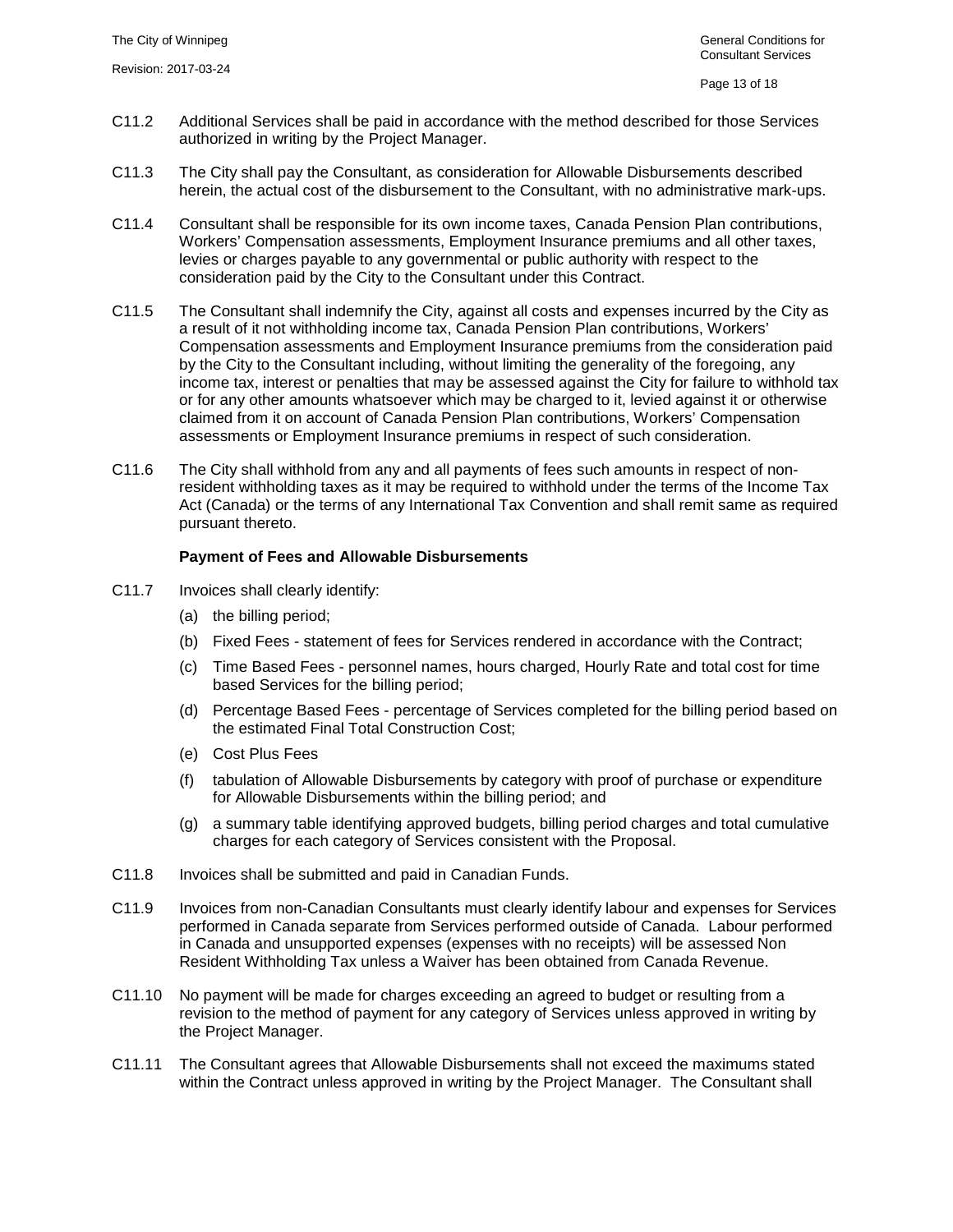obtain the written consent of the Project Manager prior to incurring any disbursements not previously identified in the Contract.

- C11.12 The City shall endeavour to make payment in Canadian funds to the Consultant within thirty (30) Calendar Days after receipt and approval of the Consultant's invoice.
- C11.13 It is understood by the City and agreed by the Consultant that the fees are only payable when the Services have been performed to the satisfaction of the Project Manager and any partial payment in respect of a phase or part of a phase is not to be deemed a waiver of the City's rights of set-off at law under this Contract for costs or expenses arising from default or the negligence of the Consultant.
- C11.14 The City may, at its option, pay the Consultant by direct deposit to the Consultant's banking institution.

# <span id="page-14-0"></span>**C12. FORCE MAJEURE/SUSPENSION**

- C12.1 Either Party shall not be liable to the other Party for any loss, damage or other claim whatsoever, including direct or indirect losses, loss of profits, or compensation for any inconvenience, nuisance or discomfort, arising out of a force majeure as defined below, or if either Party is prevented from having access to and/or from the premises arising out of a force majeure as defined below, provided that the Party claiming a force majeure hereunder shall promptly notify the other specifying the cause and probable duration of the delay. In the case of a continuing delay, only one claim for an extension shall be necessary.
- C12.2 "Force majeure" means any circumstances beyond the reasonable control of the affected Party and not caused by its default or act of commission or omission and not avoidable by the exercise of reasonable effort or foresight by such Party. Without restricting the generality of the foregoing, force majeure shall include any one or more of the following: any act of God; embargo, confiscation, acts or restraints of governments or public authorities; wars, sabotage, act of public enemy or riot; strikes, slow-downs, lockouts or other labour or employee interruptions or disturbances, whether involving employees of that Party or of any other person over which that Party has no reasonable control; explosion, fire, radioactive contamination, flood or natural disaster. Lack of finances shall in no event be deemed to be a cause beyond a Party's reasonable control.
- C12.3 The performance of any obligation suspended or delayed due to force majeure shall resume as soon as reasonably possible after the force majeure ends and the work schedule shall be adjusted by a period of time equal to the time lost due to such delays.

## <span id="page-14-1"></span>**C13. INDEMNITY**

- C13.1 The Consultant shall use due care in the performance of the obligations under this Contract to ensure no person is injured, no property is damaged or lost, and no rights are infringed.
- C13.2 The Consultant shall indemnify and save harmless the City from and against all claims, losses, damages, costs, expenses and fees, actions and other proceedings made, sustained, brought or prosecuted in any manner based upon, occasioned by or attributable to any injury, infringement or damage arising from any negligent act, defect, error or omission of the Consultant, its servants or agents or persons for whom it has assumed responsibility, including Subconsultants, in the performance or purported performance of this Contract to a maximum of the Contract Price or two million dollars, whichever is greater.
- C13.3 Subject to [C13.4,](#page-15-1) the City has the right, acting reasonably and upon notice to the Consultant, to settle any such action, proceeding, claim or demand and charge the Consultant with the amount so paid or to be paid in effecting a settlement.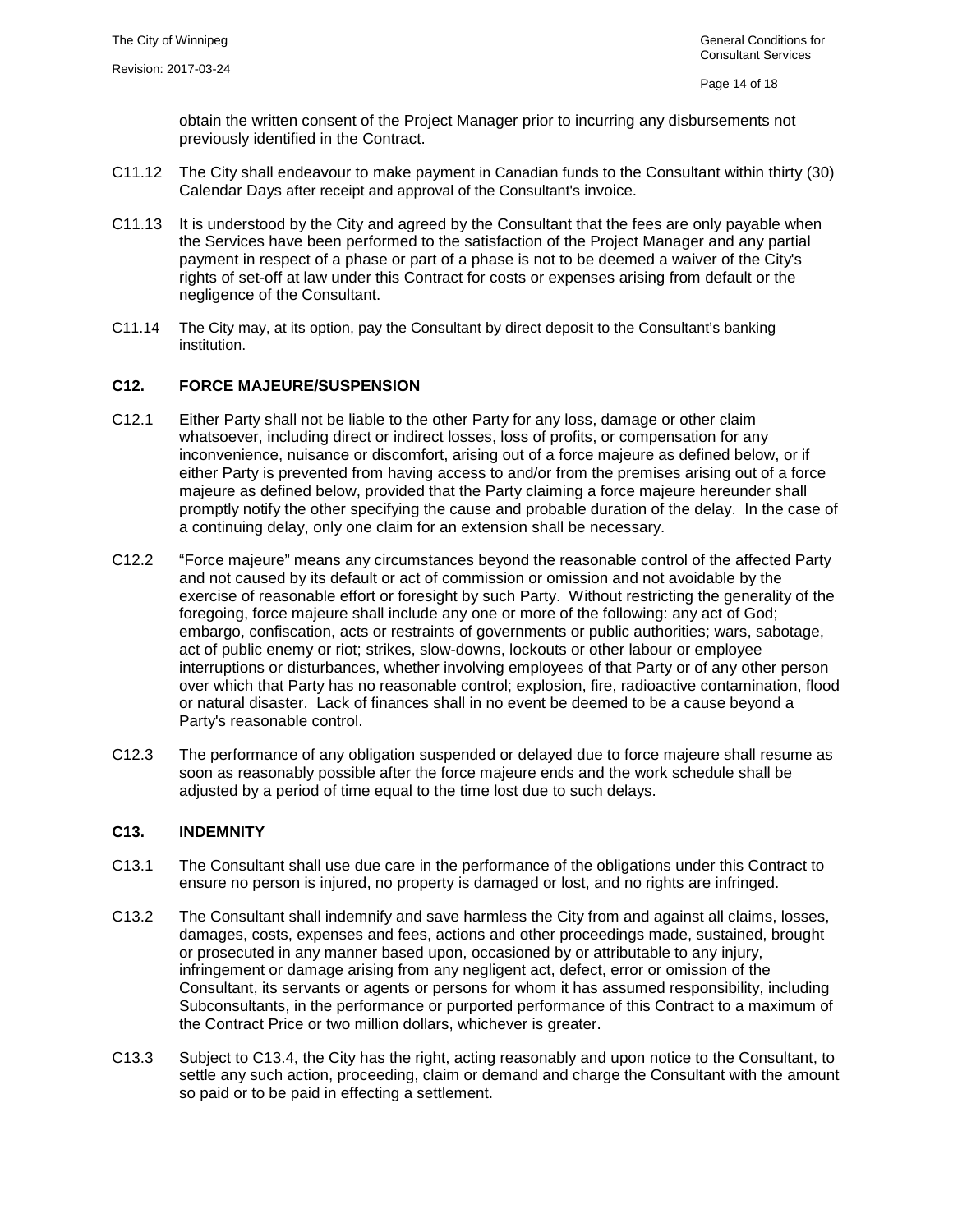- <span id="page-15-1"></span>C13.4 The City and the Consultant agree that the applicable insurer will have a priority right to defend insured claims. Within fourteen (14) Calendar Days after the date on which the insurer is provided with a copy of the notice of claim, the insurer must advise the City and the Consultant if it intends to exercise its priority right to defend the claim.
- C13.5 In the event that the claim is settled by the insurer, all costs incurred in effecting the settlement are the responsibility of the Consultant and not the City.
- C13.6 In the event that the claim is unsuccessfully defended, either in whole or in part, then the City may charge the Consultant with the amount to be paid to satisfy the judgment or order.
- C13.7 The Consultant shall pay to the City the value of all reasonable legal fees and disbursements required to settle any such claim or to defend the City against any such action, proceeding, claim or demand, notwithstanding that the settlement or defence of the said action, proceeding, claim or demand was undertaken on behalf of the City by a salaried employee of the City.
- C13.8 If the Consultant fails to make any payment required to be made to the City pursuant to the foregoing, the City shall be entitled to deduct the amount of such payment from any payment required to be made by the City to the Consultant under the Contract and/or take whatever other remedies against the Consultant that the City may have at law.

#### <span id="page-15-0"></span>**C14. DEFAULT, SUSPENSION AND TERMINATION**

- C14.1 An event of default will be deemed to have occurred if the Consultant:
	- (a) discontinues providing the Services; or
	- (b) is adjudged bankrupt or files for bankruptcy, becomes insolvent, makes a general assignment for the benefit of its creditors, or has a receiver or liquidator appointed in respect of its assets; or
	- (c) is not performing or has not been performing the Services, or any part thereof in the City's best interests, in a competent and workmanlike manner and in all respects in strict conformity with the Contract; or
	- (d) is not progressing continuously with the Services or any part thereof, and in such a manner as to ensure the completion of the Services or any part thereof, in accordance with the time schedule referred to herein; or
	- (e) fails to comply with any laws, by-laws or statutory regulations; or
	- (f) fails to submit any schedules, documents or information required by the Project Manager; or
	- (g) refuses or neglects to comply with an order given by the Project Manager; or
	- (h) commits any other breach of this Contract.
- <span id="page-15-2"></span>C14.2 If in the opinion of the Project Manager an event of default has occurred, the City may by written notice require the default to be corrected. If within thirty (30) Calendar Days after receipt of such notice by the Consultant, such default has not been corrected, the City may do any one or more of the following:
	- (a) withhold or retain the whole or part of any payment;
	- (b) take the whole of the Services, or any part or parts thereof out of the hands of the Consultant;
	- (c) demand payment for any amount owed to the City;
	- (d) terminate this Contract.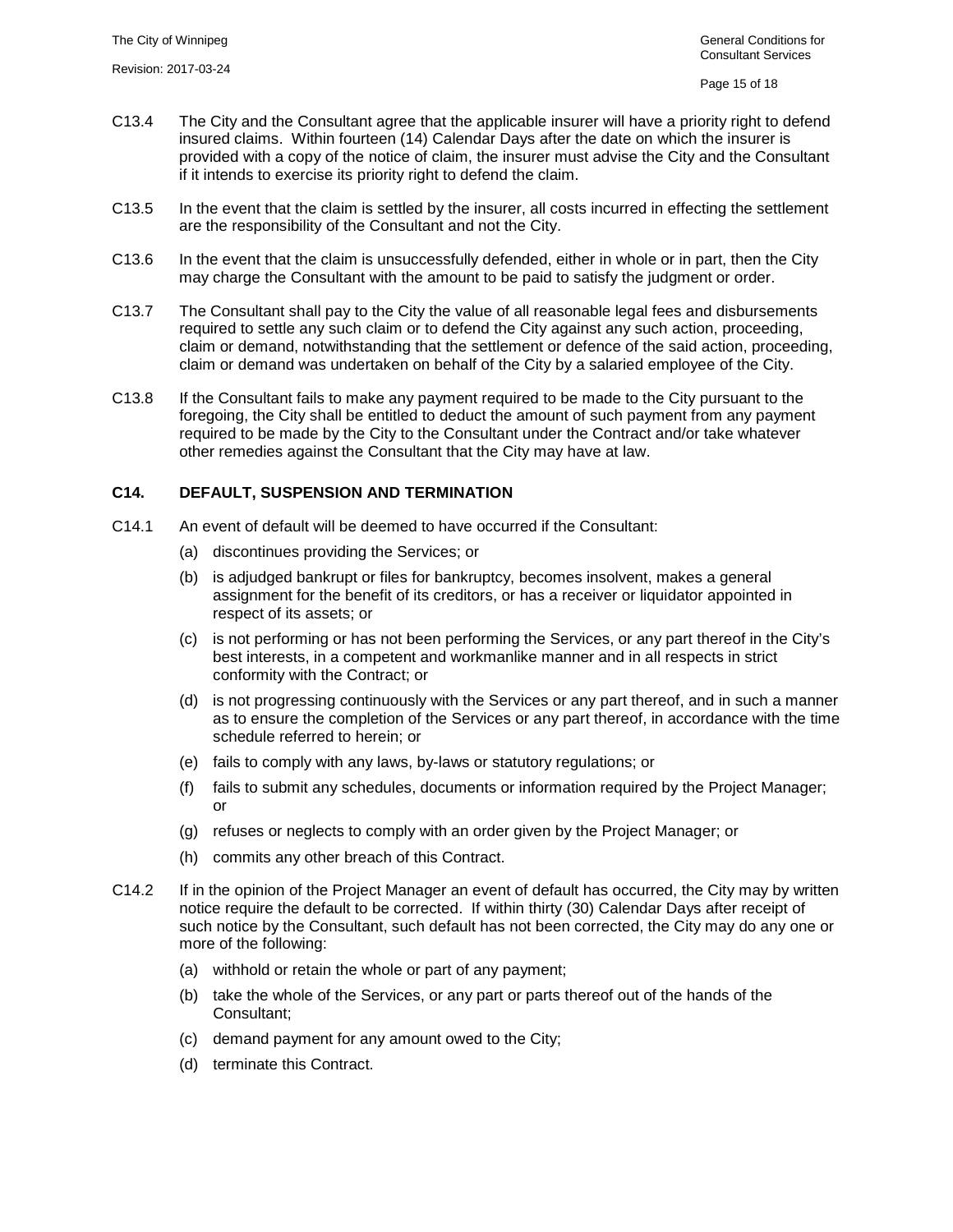- C14.3 In the event of an emergency, as a result of the default, the City reserves the right to remedy the default as necessary.
- C14.3.1 Additional costs incurred as a result of such remedy, shall be considered as set out in [C14.9.](#page-16-1)
- <span id="page-16-3"></span>C14.4 In addition, the City shall have the right to terminate this Contract due to a lengthy suspension or interruption of the Project as a consequence of a Force Majeure.
- <span id="page-16-4"></span>C14.5 In addition, the City shall have the right to terminate this Contract for any reason whatsoever upon giving thirty (30) Calendar Days prior written notice to the Consultant.
- <span id="page-16-2"></span>C14.6 Upon receipt of written notice of termination of this Contract, the Consultant shall perform no further services other than those reasonably necessary to close out its Services and pursuant to instructions provided by the Project Manager.
- C14.7 In the event that the City terminates this Contract as provided in [C14.2,](#page-15-2) the City shall, upon completion of close out Services pursuant to [C14.6,](#page-16-2) pay the Consultant only for the cost of the Services rendered and disbursements incurred by the Consultant in accordance with the terms of this Contract and remaining unpaid as of the effective date of such termination.
- C14.8 In the event that the City terminates this Contract as provided in [C14.4](#page-16-3) and [C14.5,](#page-16-4) the City shall, upon completion of close out Services pursuant to [C14.6,](#page-16-2) pay the Consultant for the cost of the Services rendered and disbursements incurred by the Consultant pursuant to the terms of this Contract and remaining unpaid as of the effective date of such termination, plus the Consultant's reasonable Termination Expenses as defined in [C1.1\(ss\).](#page-4-1)

#### **Set-Off**

<span id="page-16-1"></span>C14.9 It is expressly understood and agreed that the City shall reserve a right of set-off for any default by the Consultant arising from the termination of this Contract, in addition to any other remedies that it may have at law.

# <span id="page-16-0"></span>**C15. SUCCESSORS AND ASSIGNMENT**

- C15.1 This Contract shall inure to the benefit of and be binding upon the parties hereto and upon their respective successors and permitted assigns.
- C15.2 The Consultant shall not, without first obtaining the prior written approval of the Project Manager, assign this Contract or any payments thereunder.
- <span id="page-16-5"></span>C15.3 Further to [C7.11,](#page-7-0) if the Consultant proposes to engage a Subconsultant for any portion(s) of the Project, then the following information must be provided to the Project Manager, for his/her prior approval:
	- (a) the name and address of the Subconsultant;
	- (b) the services to be undertaken by the Subconsultant and how these relate to the Services of the Consultant;
	- (c) the personnel of the Subconsultant along with their qualifications who will perform the Services; and
	- (d) the fee of the Subconsultant for performing the Services.
- C15.4 Should the Consultant, upon obtaining the written consent of the Project Manager, enter into any Sub-Contract, the Consultant shall ensure that the new Subconsultant agrees in writing that all Services done by the Subconsultant shall be subject in all respects to the provisions of this Contract.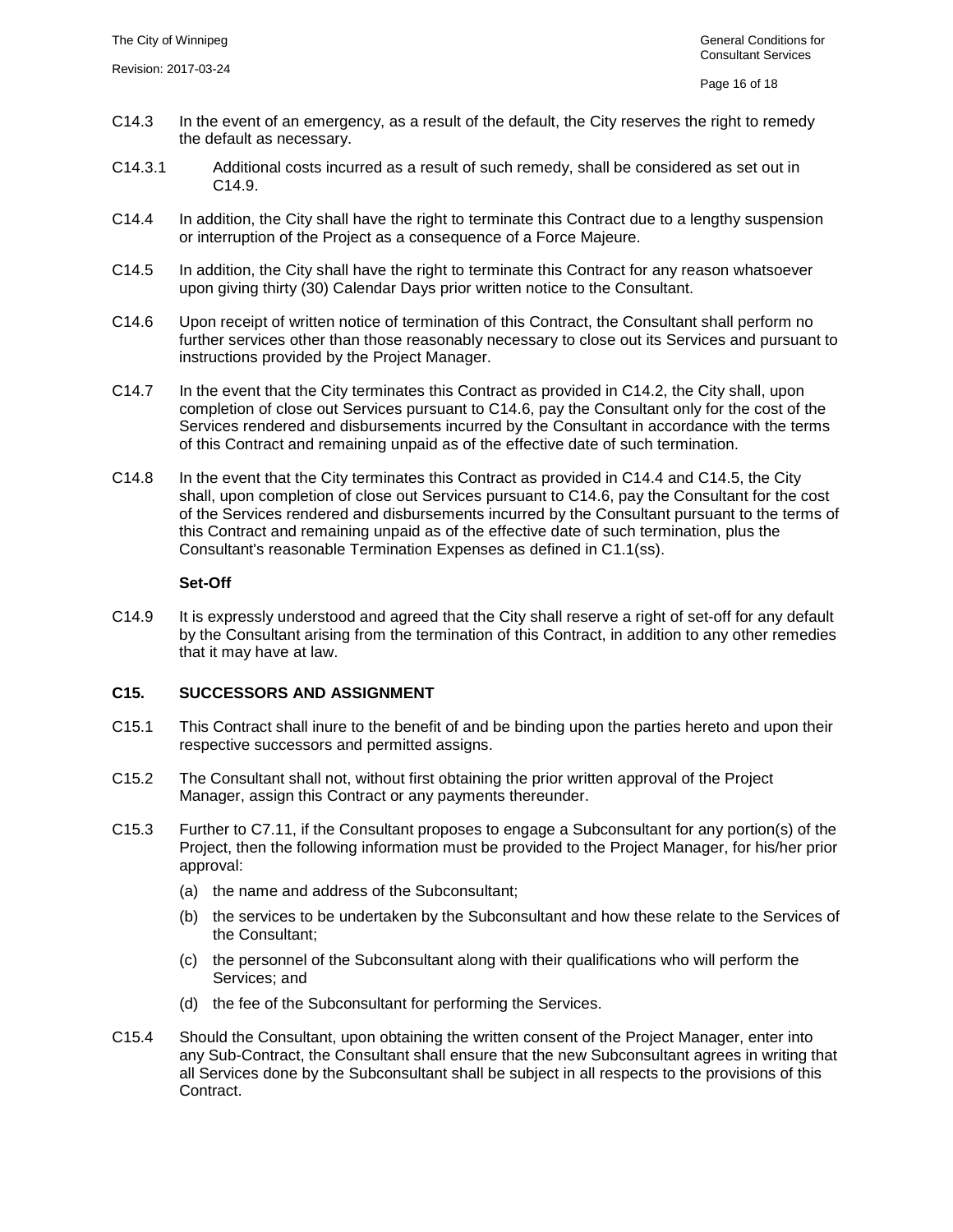C15.5 The Consultant shall obtain the written approval of the City before changing any Subconsultant previously approved by the City, or performing Services with its own forces, and must provide the Project Manager with the information detailed in [C15.3](#page-16-5) as well as outlining the reason(s) for the change.

#### <span id="page-17-0"></span>**C16. NOTICES**

- C16.1 All notices, requests, nominations, consents, approvals, statements, authorizations, documents or other communications required or permitted to be given under the Contract shall be in writing and shall be delivered by hand, by facsimile transmission (fax) or by mail.
- C16.2 All notices, requests, nominations, consents, approvals, statements, authorizations, documents or other communications to the City, except as expressly otherwise required in [C16.3](#page-17-3) or [C16.4,](#page-17-2) or elsewhere in the Contract, shall be sent to the attention of the Project Manager.
- <span id="page-17-3"></span>C16.3 All notices of appeal to the Chief Administrative Officer shall be sent to the attention of the Chief Financial Officer at the following address:

The City of Winnipeg Attn: Chief Financial Officer Office of the Chief Administrative Officer Susan A. Thompson Building 2nd Floor, 510 Main Street Winnipeg MB R3B 1B9

<span id="page-17-2"></span>C16.4 All notices, requests, nominations, consents, approvals, statements, authorizations, documents or other communications required to be submitted or returned to the City Solicitor shall be sent to the following address or facsimile number:

The City of Winnipeg Legal Services Attn: City Solicitor 185 King Street, 3rd Floor Winnipeg MB R3B 1J1

Facsimile No.: (204) 947-9155

- C16.4.1 Either party may, by giving notice, designate another address or addresses at which it will accept delivery of notices, requests, nominations, consents, approvals, statements, authorizations, documents or other communications.
- C16.4.2 Delivery to the Consultant's designated supervisor at the Site shall constitute delivery to the Consultant.
- C16.5 Any notices, requests, nominations, consents, approvals, statements, authorizations, documents or other communications given as provided herein shall:
	- (a) if delivered by hand, be deemed to have been received on the day of receipt;
	- (b) if delivered by facsimile transmission, be deemed to have been received on the day of transmission, if a Business Day, or if not a Business Day, on the Business Day next following the day of transmission; and
	- (c) if delivered by mail, be deemed to have been received on the second Business Day on which mail is delivered by Canada Post following the date of mailing.

## <span id="page-17-1"></span>**C17. ARBITRATION**

C17.1 If, at any time during the term or this Contract, any dispute, difference or question shall arise between the City and the Consultant regarding the Services, then every such dispute, difference